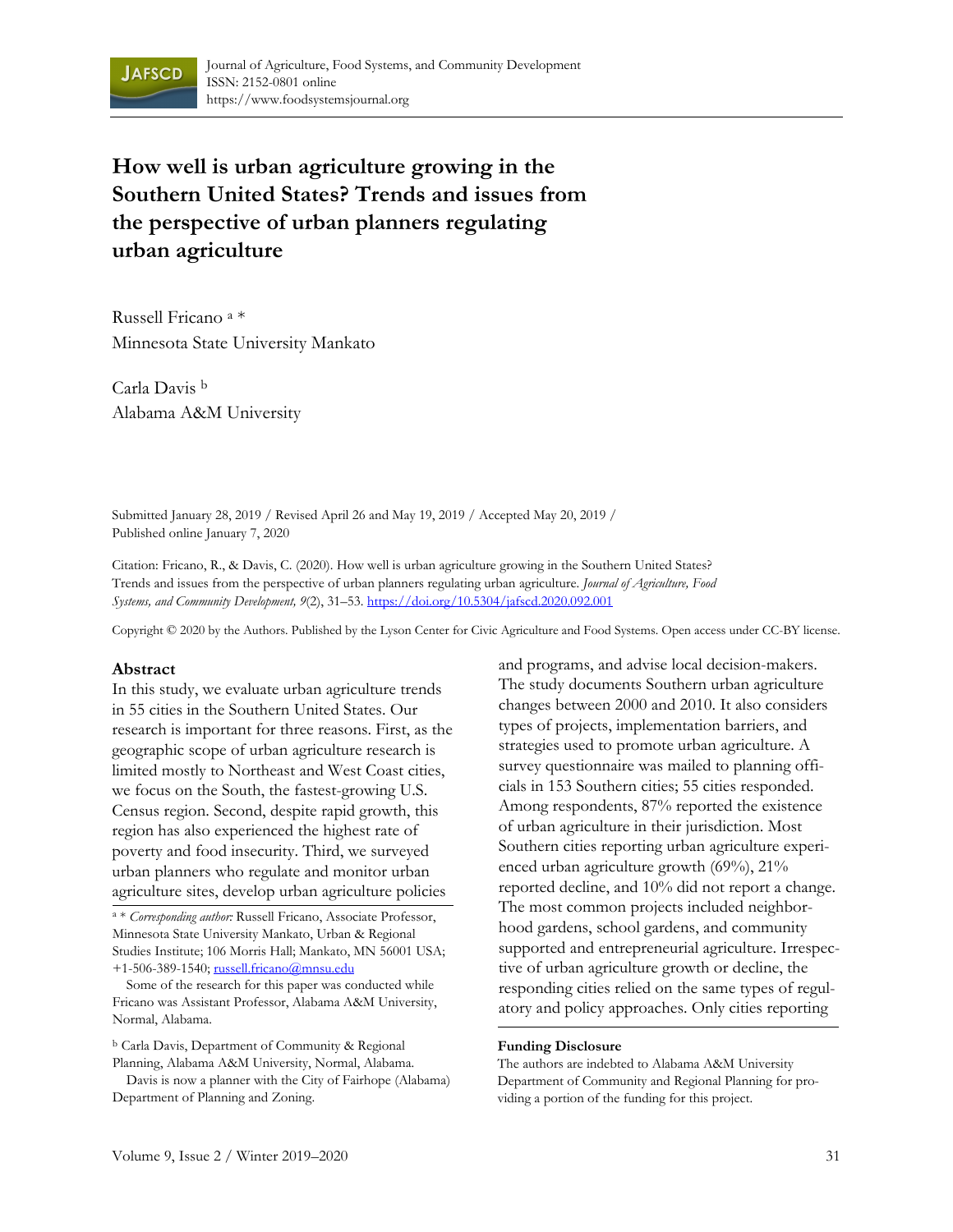growth in urban agriculture implemented programs to promote urban agriculture, including land acquisition, trusts, and interjurisdictional coordination. Land conversion and lack of economic sustainability were cited as main barriers to urban agriculture. The findings suggest the need to further explore the impact of external factors on the effectiveness of urban agriculture regulations, policies and programs, and solutions to urban agriculture barriers.

### **Keywords**

Urban Agriculture, Urban Planners, Land Use, Southern United States

## **Introduction**

Urban agriculture is an important component of a larger community food system, providing nutrition, green development, economic opportunities, and resilience to the urban environment. Most of our knowledge of urban agriculture comes from case studies of successful urban agriculture programs and surveys primarily focusing on community garden stakeholders at a site-specific level. In the process, research has identified what has made urban agriculture successful as well as what impedes its progress. Successful urban agriculture strategies consist of favorable site conditions, entrepreneurship, agricultural cultivation techniques, land, labor, capital, consumer demand, and distribution channels (Hodgson, Campbell, & Bailkey, 2011; Tixier & Bonn, 2006; Veenhuizen, 2006). In addition, Hodgson et al. (2011), Sharp, Jackson-Smith, and Smith (2011), and Raja, Born and Kozlowski-Russell (2008) also emphasize the importance of the regional component of food systems and community food councils, comprehensive urban agriculture and land resource studies, and the incorporation of urban agriculture in local comprehensive and regional plans. Conversely, research has also revealed various barriers to urban agriculture, including site-related (physical and biological characteristics) issues, restrictive or poorly defined regulations and policies, lack of

agricultural training and experience, land tenure issues, organizational and institutional obstacles, and negative public perceptions (American Community Garden Association [ACGA], 1998; Hodgson et al., 2011; Kaufman & Bailkey, 2000; Mukherji & Morales, 2010).

 While these studies provide important information, certain issues that affect urban agriculture growth and decline remain unexplored: First, Guitart, Pickering and Byrne (2012) noted that the geographic scope of community garden research was predominantly limited to Northeast and West Coast cities. The question, then, is how well urban agriculture has grown in the South?<sup>1</sup> This is especially important as the South experienced the highest rate of growth in population (14%) compared to other U.S. regions from 2000 to 2010 (U.S. Census Bureau, 2011b).

 Second, the Southern region consistently experienced the highest rate of poverty among U.S. regions from 1959 to 2017 (U.S. Census Bureau, 2018). As noted by Coleman-Jensen, Rabbitt, Gregory, and Singh (2018), households with income near or below the poverty level also reported higher rates of food insecurity. Further, according to the U.S. Department of Agriculture Economic Research Service (USDA ERS), eight states, or 80% of states in this region, reported food insecurity above the national average (USDA, 2017a; 2017b); 8.3% of Southern households reported "low food security," and 5.1% reported "very low food security." Compared with other U.S. Census regions, these are the highest incidences of food insecurity in the U.S. (Coleman-Jenson et al., 2018).

 Third, this study addresses perceived urban agriculture trends over a set time frame *within* cities. Most studies are conducted either at one point in time or in inconsistent time frames. Equally important are trends at the perspective of the city level. City jurisdiction perspectives are crucial, as that is where land use policy and regulation take place. These functions are under the purview of local government planning, which can permit, restrict, or

<sup>1</sup> We refer to the Southern region as delineated by the U.S. Census Bureau American Community Survey Office (2018) *– Census Regions and Divisions in the United State*. This includes Alabama, Arkansas, Delaware, Florida, Georgia, Kentucky, Louisiana, Maryland, Mississippi, North Carolina, Oklahoma, South Carolina, Tennessee, Texas, Virginia, and West Virginia.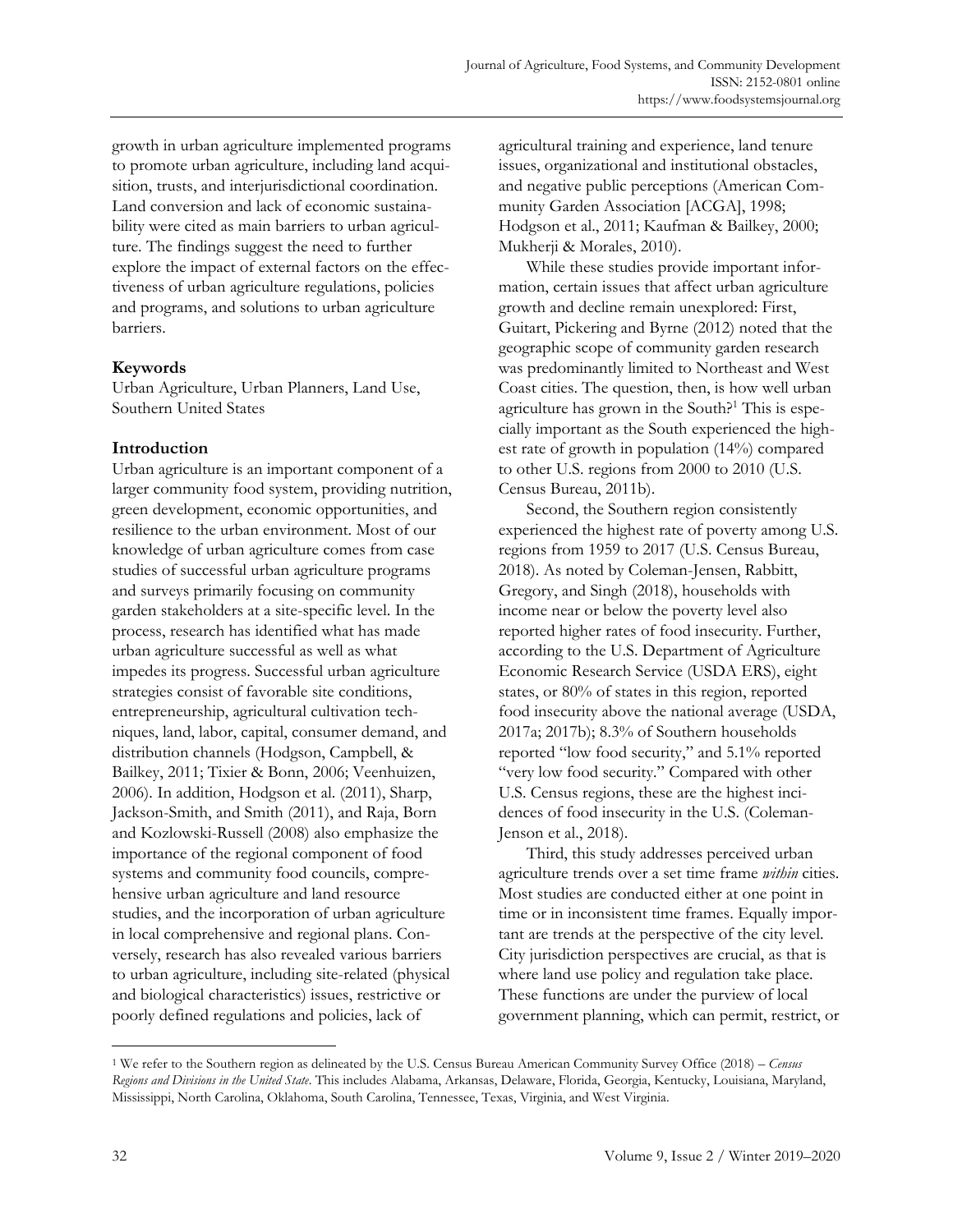replace urban agriculture projects. It follows that perspectives are needed from planners who work closely with the city council and planning commission to regulate urban agriculture and develop policies that promote it.

 This leads to our fourth issue: The extent cities implement regulations, policies, and programs that preserve and promote urban agriculture is not adequately covered in research. The American Planning Association report by Hodgson et al. (2011) and related research by Campbell (2004) and Kaufman and Bailkey (2000) provide a detailed list of planning strategies that maintain and promote urban agriculture. We examine the extent to which these approaches are followed from the perspective of urban planners.

 Fifth, we examine how well research identifies barriers to urban agriculture. For urban agriculture to be successful, barriers must be more thoroughly identified and anticipated. There is some discussion of barriers in the literature, but these works primarily focus on site characteristics, restrictive regulations, or land tenure issues.

 Finally, we also consider the extent of interjurisdictional coordination. Cities that are highly urbanized look to peri-urban areas outside the local jurisdiction for potential urban agriculture sites. To accomplish this requires interjurisdictional coordination, which planners initiate.

 This research addresses these issues by surveying local government planners. Planners can provide important insight into urban agriculture in several ways. They view urban agriculture from a comprehensive perspective at the city and regional levels, thereby placing them in a position to view urban agriculture and other food system issues in the context of other local considerations (Pothukuchi & Kaufman, 1999).

 Planners administer a permitting system for the development of land that includes urban agriculture projects. The outcomes of these decisions are part of their day-to-day work, and they are also legally required to maintain records of these decisions. Planners also periodically update existing land use maps utilizing field investigation, aerial photos, and geographic information systems (GIS). They also monitor and rectify zoning violations.

Further, planners work closely with planning

commissions and city councils, which have authority in land use decisions. In the process, they advise decision-makers on ways of promoting urban agriculture in local comprehensive planning policies. Planners also implement policies through zoning and other forms of land use regulation and coordinate land development with adjacent jurisdictions. Further, Campbell (2004) emphasized a role for planners as a food system partner that includes revising local land use plans and regulations to promote local food systems. Thibert (2012), Hodgson et al. (2011), and Kaufman and Bailkey (2000) share these suggestions.

 Utilizing a planner's perspective with a Southern geographic scope, this study adds to the existing literature by examining perceived urban agriculture growth and decline over a 10-year period. Based on a citywide level in the Southern U.S. region, the study also explores types of projects, approaches used to regulate and promote urban agriculture, the extent of interjurisdictional coordination, and barriers to urban agriculture faced by the survey respondents. Further, we detail changes in urban agriculture through planners' observations based on their knowledge of local land development trends, changes in cultivated acres, and the number of agricultural projects.

 The definition of urban agriculture used in the survey is "a formal or organized agricultural activity within a city-sponsored by government, nonprofit, or private organizations." "Organized" cultivation of land places urban agriculture within the scope of land use regulation and policy.

 This research also views urban agriculture in three capacities: (a) community-oriented crops grown for neighborhood consumption and community supported agriculture; (b) entrepreneurial farming: cultivating crops or raising livestock for small business development and job training; and (c) institutional farming taking place in public parks, municipally owned land, public housing locations, and educational institutions. We based our taxonomy on projects classified by the American Planning Association (Hodgson, Campbell, & Bailkey, 2011) and the American Community Gardening Association National Survey (ACGA, 1998). We do not include one-shot projects in our definition, as they are difficult to track, have a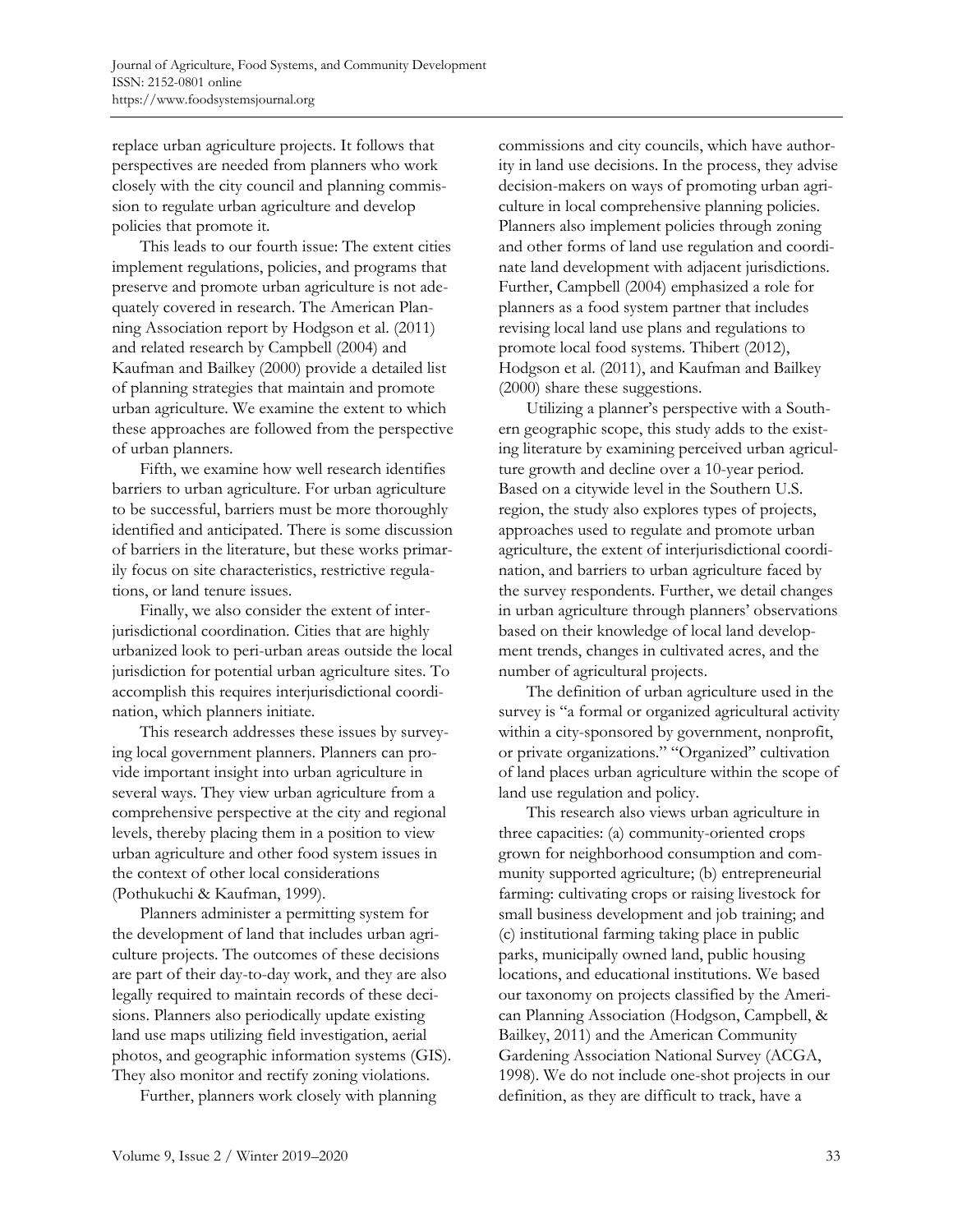comparatively shorter life, and do not provide an understanding of the long-term allocation of vacant urban space.

 While literature also places farmers markets and peri-urban agriculture within the definition of urban agriculture, we do not include these practices. Regarding distribution, farmers markets do not always sell local food products. In contrast, onsite sales at urban farm sites better fit this definition.

 Peri-urban agriculture is practiced on the edge of urban areas and therefore would be outside the authority of our surveyed cities. However, we do recognize the value of peri-urban agriculture, especially when land for growing crops in cities becomes developed or redeveloped, making farmland scarce; proximity to the urban area provides replacement sites. Peri-urban agriculture also facilitates the rural-urban interface, offering farming opportunities for high-value, perishable products near cities and reducing transport costs and energy usage (Heimlich, 2001; Oberholtzer, Clancy, & Esseks, 2010). For these reasons, peri-urban agriculture is examined by exploring whether the surveyed cities coordinate with adjacent jurisdictions.

 Studies of community gardens often focus on specific sites. However, the focus on community gardens prevents the documentation of other types of urban agriculture, including specialized agricultural, ranching, dairy, livestock, or permaculture projects—collectively defined as entrepreneurial agriculture. They also disregard private/public research or university-sponsored projects. Further, site-specific studies are not comprehensive.; they ignore overall trends in urban agriculture in a specific jurisdiction.

### **Literature Review**

Our survey of the literature on urban agriculture revealed three categories: first, programs and practices that lead to successful urban agriculture; second, research detailing barriers to implementing urban agriculture; and last, case studies and surveys of community garden organizations and stakeholders documenting gardening initiatives.

 Successful urban agriculture consists of interdependent components that include site conditions, entrepreneurship, agricultural cultivation techniques, land, labor, capital, consumer demand, and distribution channels (Hodgson et al., 2011; Tixier & Bonn, 2006; Veenhuizen, 2006). Other works have shown the importance of the regional component and community food councils, community food assessments, comprehensive urban agriculture and land resource studies, and the incorporation of urban agriculture in local comprehensive and regional plans (Hodgson et al., 2011; Raja, Born, & Kozlowski-Russell, 2008; Raja & Campbell, 2014; Sharp, Jackson-Smith, & Smith, 2011).

 School gardens also play a special role in improving nutritional education and behavior. Ratcliffe, Merrigan, Rogers, and Goldberg (2011) found that school gardening improved students' willingness to taste and consume vegetables. According to research by Parmer, Salisbury-Glennon, Shannon, and Struempler (2009), school gardens were associated with knowledge of fruit and vegetables and nutritious consumption behavior. Graham, Beall, Lussier, McLaughlin and Zidenberg-Cherr (2005) also found that as a form of academic instruction, schools used gardens primarily for teaching science, environmental concepts, and nutrition.

 Major collaborative programs formed by urban agriculture stakeholders coordinate efforts over a regional area with a variety of non-agricultural stakeholders, including environmental protection and greening groups, schools, city agencies, charitable foundations, and volunteer organizations (Krones & Edelson, 2011). Community participation also provides an opportunity for public education, shaping perceptions of urban agriculture, and provides training to prospective urban farmers (Bleasedale, Crouch, & Harlan, 2011; Covert & Morales, 2014; Feenstra, McGrew & Campbell, 1999; Kaufman & Bailkey, 2000).

 Other studies discuss planning methods that facilitate urban agriculture. Cities can promote urban agriculture through comprehensive planning policies to fulfill broader goals such as open space preservation and food access (Hodgson et al., 2011). Modifying standalone agriculture ordinances and zoning districts can make vacant parcels conducive to multifunctional agricultural use (Lovell,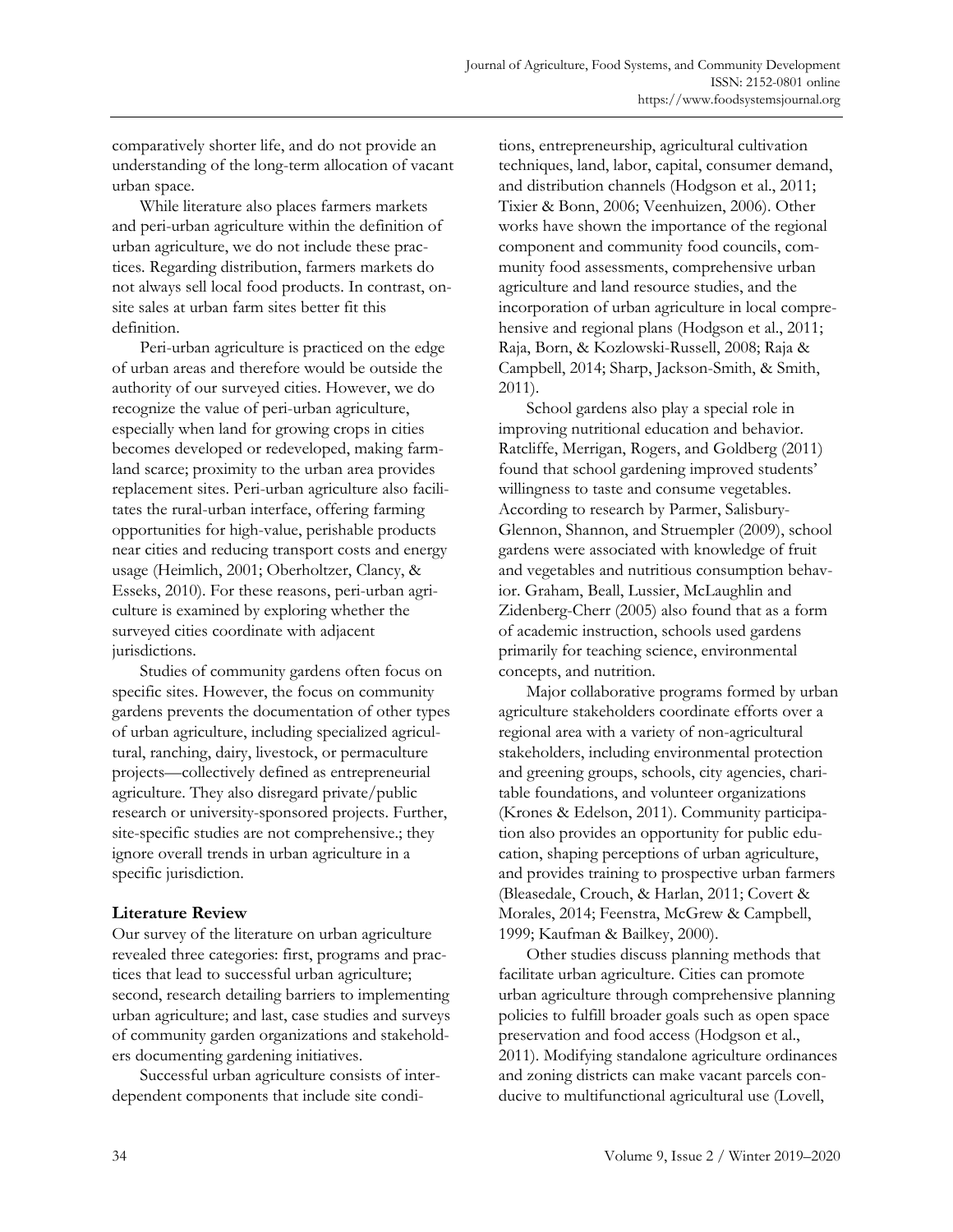2010). Mukherji and Morales (2010) also suggested that planners may want to promote agriculture that is more intensive as permitted uses but limit the extent of such uses through a conditional use permit process to avoid nuisances.

 The practice of urban agriculture has encountered various barriers throughout its history. These barriers fall into six main categories: site-related (physical and biological characteristics), restrictive or poorly defined regulations and policies, lack of agricultural training and experience, land tenure issues, organizational/institutional obstacles, and negative public perceptions (ACGA, 1998; Hodgson et al., 2011; Kaufman & Bailkey, 2000; Mukherji & Morales, 2010).

 Regulatory and policy barriers include restrictions imposed on urban agriculture by zoning and comprehensive planning (Castillo, Winkle, Krauss, Turkewitz, Silva, & Heinemann, 2013; Lovell, 2010; Masson-Minock & Stockman, 2010; Mukherji, 2009; Mukherji & Morales, 2010). Comprehensive planning policies can promote sustainable development, including redevelopment, urban forestry, and other forms of land use that compete with urban agriculture practices (Lovell, 2010).

 Agricultural and entrepreneurial skills are essential for a successful business. Urban farming operations have the added burdens of the seasonal nature of food production, shortages of qualified, experienced staff, and missing educational programs and training for both the farmer and staff (ACGA, 1998; Bleasedale, Crouch, & Harlan, 2011; Kaufman & Bailkey, 2000).

 Land tenure is widely discussed in the literature. Agricultural enterprises are fixed to the land. If land is sold or converted to another use, relocating an urban farming project to another location is difficult, if not impossible. Landowners commonly lease vacant lots to urban agricultural interests for the short term, but convert to other, more profitable uses as opportunities arise. The urban farmer has no assurance of the continued use of the site for cultivation from year to year (Castillo et al., 2013; Hodgson et al., 2011; Kaufman & Bailkey, 2000; Schmelzkopf, 1995; Schukoske, 2000). In cases where replacement sites are available, the cost of moving from one site to another can be

prohibitive (Castillo et al., 2013).

 Organizational and institutional obstacles also complicate or prevent the establishment of urban agriculture projects. These obstacles can include competing priorities with other projects (Lovell, 2010; Schmelzkopf, 1995), jurisdictional issues over which governmental organization regulates community gardens (e.g., parks or planning), and independent urban agriculture programs that conduct operations without strong institutional support and coordination (Feenstra et al., 1999; Linn, 1999; Mukherji, 2009; Smith & Kurtz, 2003).

 Perceptions of negative agricultural impacts and questions over the legitimacy of agricultural use within city boundaries as a nonformalized process can sometimes cause resistance. Following World War II, cities relegated food processing and related uses to industrial zones, with food markets shifting to retail supermarket outlets (Donofrio, 2014). These perceptions have persisted into contemporary times over potential nuisances and lawless activities. When urban agriculture advocates propose or implement projects, residents often develop a "not in my backyard" (NIMBY) attitude toward urban agriculture, which can obstruct project approval or the adoption of urban agriculture ordinances (Covert & Morales, 2014).

 Studies of urban agriculture practices and programs consist mainly of surveys and case studies focusing on successful programs. We note two surveys conducted by the American Community Garden Association (ACGA, 1998; Lawson & Drake, 2012) and another by the National Center for Appropriate Technology (NCAT) (Oberholtzer, Dimitri & Pressman, 2016). Three prominent case studies include those conducted by the Lincoln Institute (Kaufman & Bailkey, 2000), the American Planning Association Report (Hodgson, Campbell & Bailkey, 2011) and Thibert (2012).

 Perhaps the most comprehensive work on current urban agriculture practices from a planning perspective is the American Planning Association's Planning Advisory Service Report, *Urban Agriculture: Growing Healthy, Sustainable Cities* (Hodgson et al., 2011). The study closely analyzed urban agriculture policies and programs in 11 North American cities. Based on interviews with local government officials, planners, and urban agriculture practi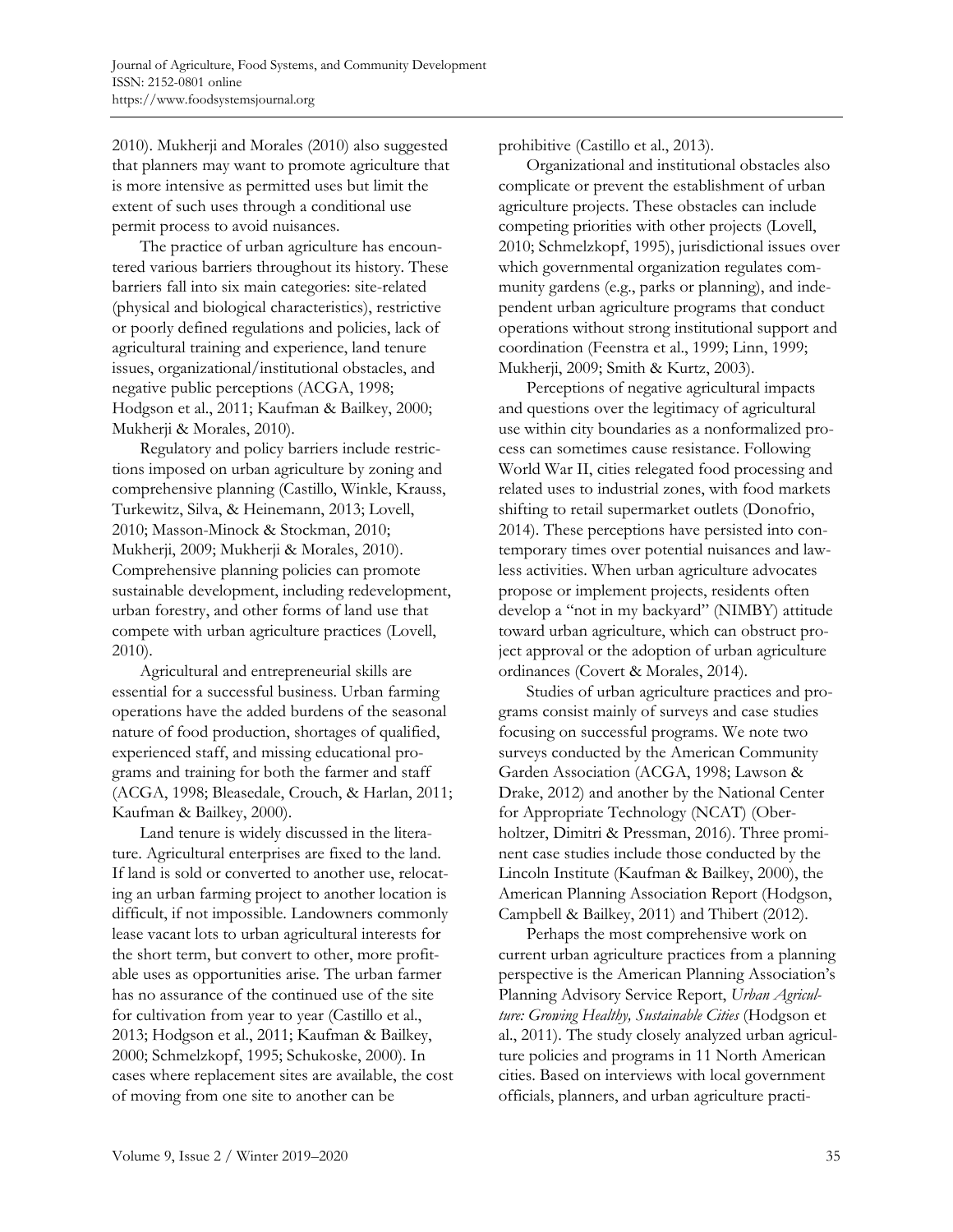tioners, the study compared differences in urban agriculture approaches between jurisdictions and provided guidelines to urban planners interested in promoting agriculture. The authors concluded that engaged political leadership and support of urban agriculture stakeholders provided a foundation for successful urban agriculture policy development and implementation. They also stressed that planners could utilize traditional planning tools and approaches to facilitate the process.

 Thibert (2012) also followed a case study approach, interviewing 14 urban agriculture stakeholders in Detroit, Toronto, and Montreal. He emphasized that the slow acceptance of urban agriculture was a perception of agricultural use traditionally segregated from urban land uses, as it was considered incompatible. The concept of "highest and best use" of land remains fundamental. Further, planners do not normally consider food systems as part of their professional domain, and its transdisciplinary nature can cause it to be disregarded. Residents in disadvantaged communities have difficulty accepting urban agriculture as a form of food security or economic opportunity. Thibert further highlights that given differences in urban agriculture practices as well as cultural, legal, and technical challenges, municipalities should utilize their traditional role in land use planning to enable urban agriculture.

 Three surveys conducted by the American Community Gardening Association (ACGA) in 1992, 1998, and 2012 illustrate long-term trends in urban agriculture. The ACGA initially compiled information on community garden organizations in 1992. The subsequent survey of 1998 gave the ACGA the opportunity to compare trends over the past five years among those that originally took the 1992 survey. In addition, the 1998 survey compiled the responses of organizations conducting urban agriculture practices in 38 U.S. cities. This survey is of great value in recognizing contemporary American urban agriculture and classifying its various practices.

 In most cases, respondents cited the land tenure as an issue. The survey also provided the status of community garden loss and gain. Gains exceeded losses: The survey reported the loss of community gardens at 9%, with the creation of

new gardens at 38% (ACGA, 1998). Major reasons cited for garden loss included lack of interest by gardeners and the loss of public and private owners (land tenure). Only a relative minority of respondents (39%) reported open space initiatives to preserve urban farmland (ACGA, 1998).

 The 2012 ACGA study, conducted in conjunction with Rutgers University, surveyed 420 representatives of community garden associations. The survey examined diversity in gardening and changes in garden types. While some of the same types of issues were explored in the 1998 and 2012 surveys, the 2012 survey departed from the previous measurement of number of sites and disaggregated community garden sites and examined those established by small, medium, large, and very large organizations. The report noted increases in the number of gardens in each category as well as in the size of the sites.

 The 2012 study documented garden growth or loss over a four-year period from 2007 to 2011. Measurement relied on waiting lists and respondents' knowledge of other gardens in the area. Most respondents (89%) reported an increase, followed by no change (10%) and decline (1%) (Lawson  $\&$ Drake, 2012). Respondents attributed the garden loss to lack of gardener interest, loss of land to private organizations, loss of funding, and loss of land to public agencies. Respondents also reported that the main challenges for community gardens were funding, recruitment of community members, access, and gardening materials. The survey also detailed information on collaboration and partnerships at various levels and through land trusts (Lawson & Drake, 2012).

 While we recognize the value of community garden studies, we extend the scope to include other forms of urban agriculture that include entrepreneurial and public or private research projects. This can be done through the perspective of planners who monitor and regulate land use. We also view urban agriculture over a more consistent time frame.

 NCAT published another survey on urban farming practices in 2016 that focused on the risks and economics of urban agriculture (Oberholtzer, Dimitri & Pressman, 2016). While this study did not measure growth or decline in urban farming, it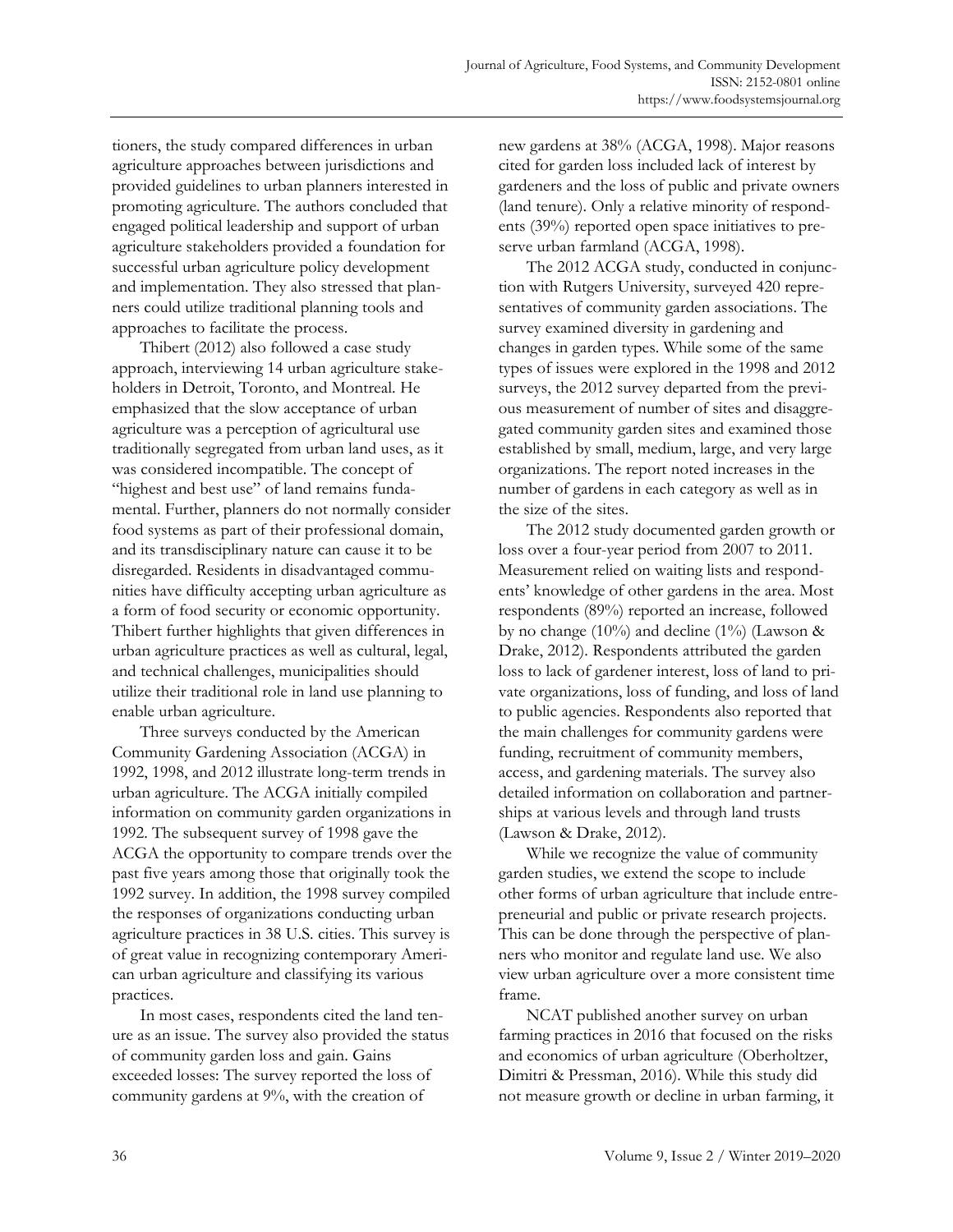provided useful statistics on urban farming operations. The survey interviewed 315 urban farmers across the U.S. and examined basic statistics of urban farming, which include number of acres, years in production, number of primary farmers and managers, number of farmworkers, and type of operation (nonprofit, sole proprietorship, etc.). The study also considered ownership statistics and lease terms, production practices in terms of crops and livestock, sales, and marketing practices. The survey interviewed urban agriculture stakeholders in 15 cities where urban agriculture was considered to be increasing (Oberholtzer et al., 2016).

 Land tenure emerged as a significant factor, as most responding farmers either leased their land or borrowed their land in an informal arrangement. The study further shed light on entrepreneurial agriculture. Most of the sites were operated under a form of business entity and sold some of their products. Most farmers owned and operated more than one site.

 Along with entrepreneurial activity, economic viability (the ability of urban farmers to live off the revenue of their operation) was another major concern: 60% of the farms were sustained with offfarm income, and approximately 33% of the primary farmers derived their income from the farm; most urban farmers reported revenue of less than US\$10,000; the small size of sites precluded largevolume operations. Further areas of concern reported by stakeholders included policy differences, profitability, financing, and farm labor. Respondents also expressed needs for business education and technical assistance (Oberholtzer et al., 2016).

 In summary, the existing urban agricultural literature primarily explores trends and other issues through case studies and survey instruments. Neighborhood gardens are the predominant form of urban agriculture, followed by entrepreneurial farming, school gardens, and other forms of farming accessory to an institutional use. Most urban agriculture research focuses on community gardeners at site-specific levels. In this manner, the literature takes a grassroots emphasis aligned with community garden stakeholders. From these studies we receive a general impression that urban agriculture is growing in terms of number of sites devoted to

neighborhood gardens; the reasons for growth include organized initiatives to preserve urban farmland. Decline or loss of agricultural land was attributed to lack of gardener interest, loss of land, funding issues, and economic sustainability.

 Despite these findings, various issues remain. The narrow focus on community gardens prevents documenting larger economic and land use issues associated with urban agriculture. Apart from the survey by Oberholtzer et al. (2016), these studies did not document larger specialized agricultural, ranching, dairy, livestock or permaculture projects, collectively defined as entrepreneurial agriculture, nor private or public research or universitysponsored projects. Regional differences in the U.S. should also be considered. The geographic scope of most community garden research was limited mostly to Northeast and West Coast cities. Further, these studies lack consistent long-term documentation of urban agriculture. Case studies are normally conducted at one point in time, and the ACGA surveys did not consider consistent time spans or precise ways of measuring trends.

 The site-specific emphasis by previously mentioned community gardens studies complicates assessing urban agriculture trends at the citywide level. As indicated in Oberholtzer et al. (2016), urban farmers can own more than one site, which can straddle jurisdictions. This issue also emerges with peri-urban farming.

 The literature also provides working examples of prescriptive approaches intended to facilitate urban agriculture. These include land resource studies, land acquisition, open space initiatives, and policies that promote urban agriculture in local comprehensive and regional plans (AGCA, 1998; Kaufman & Bailkey, 2000; Lawson & Drake, 2012). While prescriptive approaches serve as useful models, the extent to which these approaches are used and are effective warrants further consideration.

 Finally, previous surveys did not utilize the observations of planners intimately involved in the local land development process. Information provided by local government planners can build on these studies. This is crucial given that urban agriculture projects are subject to review and approval by the local planning department, planning com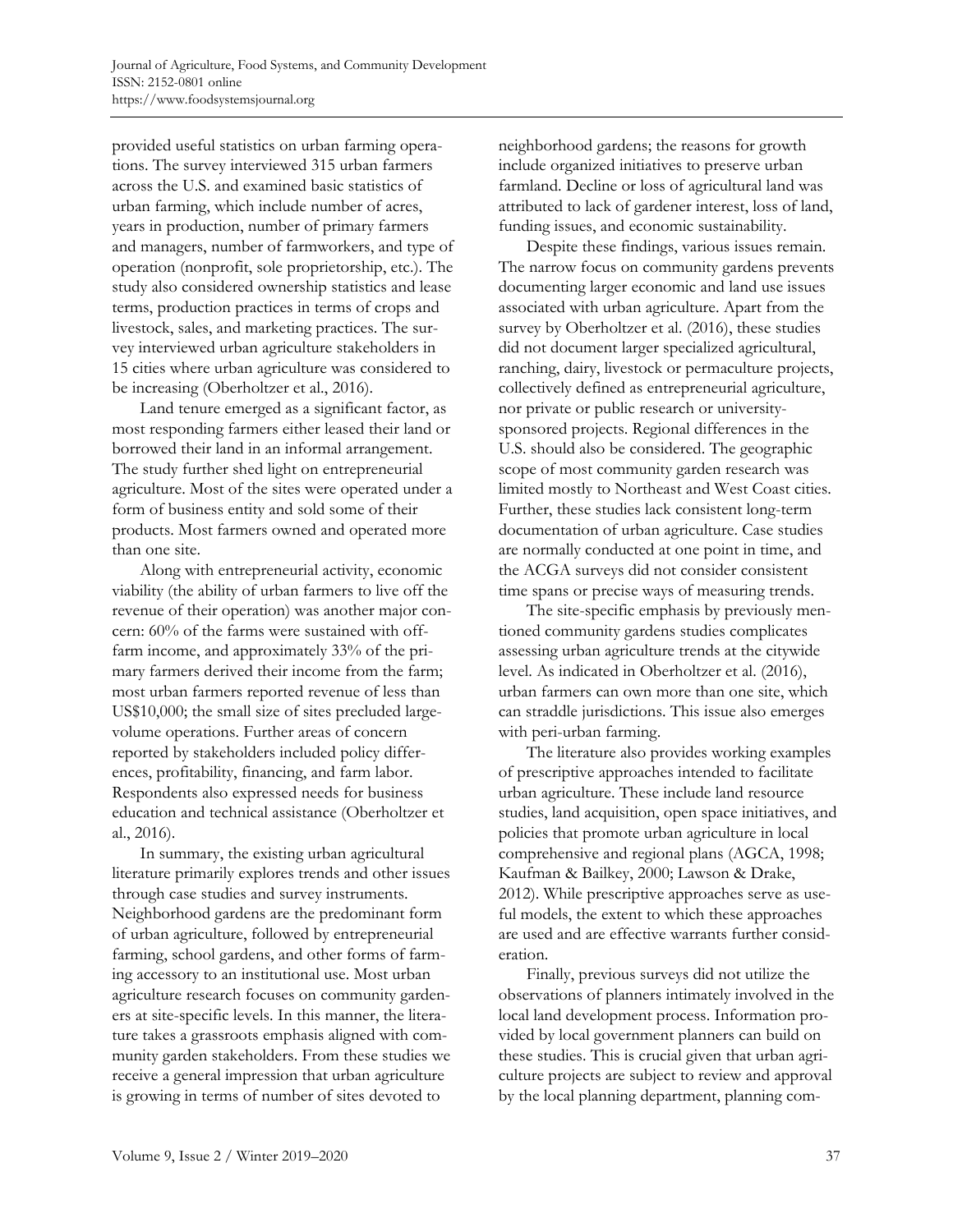mission, and city council.

 Planners implement land use regulations and policies that affect urban agriculture. Community gardens and other forms of urban agriculture are subject to zoning and supporting policies in the comprehensive plan. Further, the planning department and tax assessor are required to keep records of land-use decisions, and planners must update existing land-use maps based on field checks. In their enforcement capacity, they also monitor local development for zoning violations. These responsibilities put planners in a favorable position to identify various obstacles. This method of analysis provides an opportunity to compare differences in policies and regulation of urban agriculture between jurisdictions.

## **Research Design**

### *Research Questions*

This research explores answers to the following questions:

- According to city planners, how well has urban agriculture grown in Southern U.S. cities? Has it grown, declined, or remained the same?
- What do trends in urban agriculture reflect over a 10-year period?
- To what extent do cities implement prescriptive approaches intended to preserve and enhance urban agriculture?
- What are the perceived barriers to urban agriculture?
- How extensive is interjurisdictional coordination?

 The survey questionnaire has some similarities to and differences from the 1998 and 2012 ACGA surveys. Similarities include types of projects featured on a checklist: neighborhood gardens, public housing gardens, job training, and economic development, community supported agriculture (CSA), senior center housing gardens, and mental health center gardening projects. We also included questions about land ownership status, barriers to urban agriculture, and the presence of land preservation and acquisition strategies. The barriers we

surveyed followed those of the 1998 ACGA survey, with the addition of gentrification.

 We designed the survey to provide a checklist of popular types of urban agriculture projects and regulatory and policy tools, but we also provided spaces for open-ended responses beyond the checklist. This included other forms of urban agriculture policies and programs, additional reasons why urban agriculture has declined, and other strategies for extending local government policy in promoting urban agriculture. Checklist responses were tallied by the number of responses. Openended questions were compiled and summarized.

 Conversely, our survey differed from the ACGA studies in several ways. We investigated the presence of urban agriculture approaches beyond the community garden level and extended the study to include entrepreneurial agriculture and university and research projects.

 As the survey was directed at directors of planning or community development directors, it was customized so that respondents could report about urban agriculture trends as well as policies, regulations, and programs from a comprehensive perspective in their jurisdiction. We, therefore, asked planners to report on urban agriculture growth and decline in their jurisdictional boundaries. Implementation of land-use policy and regulation occurs at the citywide jurisdictional level. Using this method of documenting local changes in urban agriculture provides a more precise way to report the status of urban agriculture in a jurisdiction. Considering farming plots irrespective of local jurisdiction location can confuse local regulatory and policy issues.

 Responses for growth and decline were reported in a general manner and (if known) more precisely by total acreage and number of projects. This accurately documents growth, decline, or no change in a consistent manner.

 The researchers also examined the net change in urban agriculture acreage and projects over a 10 year period, observing the magnitude of change over a longer time interval compared with other works. Change is much easier to detect over a longer time frame.

 Further, by focusing on the city jurisdiction level, we sought evidence of interjurisdictional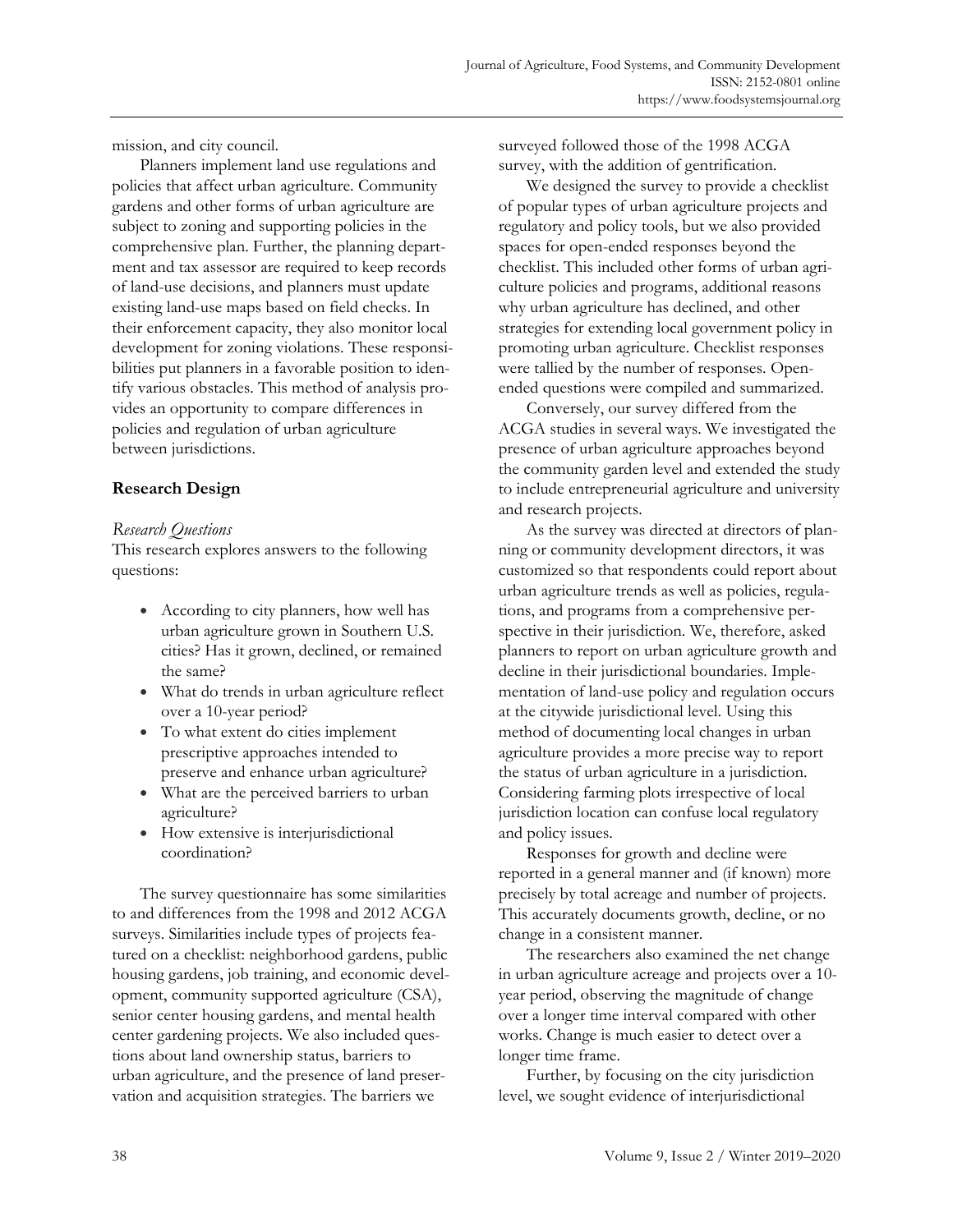coordination. Coordination with adjacent jurisdictions is especially critical in cities facing severe land constraints for additional or replacement sites through peri-urban agriculture. We, therefore, provided respondents the opportunity to indicate whether their city had expanded opportunities for its urban agriculture stakeholders by coordinating with adjacent jurisdictions.

 Surveying planners also provided insight into the regulatory and policy tools used in land use and their subsequent impact on urban agriculture. The survey was designed to provide a checklist of regulatory and policy tools planning officials use in their day-to-day work.

### *Survey Sampling Methodology*

Survey data were gathered through a questionnaire mailed to planning or community development directors, based on the official's title and responsibilities. These planning officials were purposely selected due to their familiarity with land development trends and land use policy and regulation. Officials' contact information was obtained online through the cities' website and telephone inquiries.

 We delineated the Southern region study area using the map of census regions published by the U.S. Census Bureau American Community Survey Office (2018). This region includes the 16 states of Alabama (AL), Arkansas (AR), Delaware (DE), Florida (FL), Georgia (GA), Kentucky (KY), Louisiana (LA), Maryland (MD), Mississippi (MS), North Carolina (NC), Oklahoma (OK), South Carolina (SC), Tennessee (TN), Texas (TX), Virginia (VA), and West Virginia (WV). Cities located in the top 300 Metropolitan Statistical Areas (MSAs) of the Southern region formed the sample group, based on the most recent U.S. Census Bureau data at the time of the survey (U.S. Census Bureau, 2011a). The sample furnished 153 subject cities in this region. Based on online research of planning departments in all Southern metropolitan and micropolitan areas, there are currently 451 planning departments in the Southern U.S.

 The survey design consisted of open-ended questions, checklists, dichotomous questions requiring a "yes" or "no" response, and questions featuring Likert-scale rating. The survey instrument is provided in Appendix 1.

 Respondents were asked to report trends in two ways: generically (whether urban agriculture had grown or declined), and quantified estimates of net growth or decline of urban agricultural land in acres and number of projects over the past 10 years. We also included a checklist for the types of urban agriculture projects.

 Additionally, we provided a checklist of policy tools commonly noted in previous case studies. These included comprehensive plans, neighborhood plans, land use policy maps, and open space plans (Hodgson et al., 2011). Open-ended questions documented items of importance outside the checklist. In this manner, the survey gave respondents the opportunity to provide a complete listing of urban agriculture policies and programs, additional barriers to urban agriculture, and strategies for overcoming obstacles.

 Our questionnaire further included a checklist of three major methods of land regulation reported in the literature: zoning, parks and recreation ordinances, and standalone urban agricultural ordinances. As in the case of policy tools, the checklist accommodated an open-ended response for other forms of regulation. Using a similar type of checklist, we further inquired about the existence of any city programs that promote urban agriculture. These include preservation of urban agriculture sites, acquisition of land for urban farming sites, and interjurisdictional coordination.

 We also asked planners to document the obstacles affecting the establishment of urban agriculture using a checklist of the most commonly reported barriers in research (ACGA, 1998; Castillo et al., 2013; Kaufman & Bailkey, 2000; Lawson & Drake, 2012; Schmelzkopf, 1995; Schukoske, 2000); it also provided for an open-ended "Other" response.

 Surveys were mailed out during the 2011/2012 academic year. The primary method of survey distribution was by mail. In certain cases, local planners provided responses by e-mail, facsimile, or a direct telephone conversation. Mailing included a reminder postcard sent to subject cities a week prior to the deadline to ensure greater response. The survey set a completion deadline within 10 days of its receipt. We granted extensions to respondents who needed additional time. The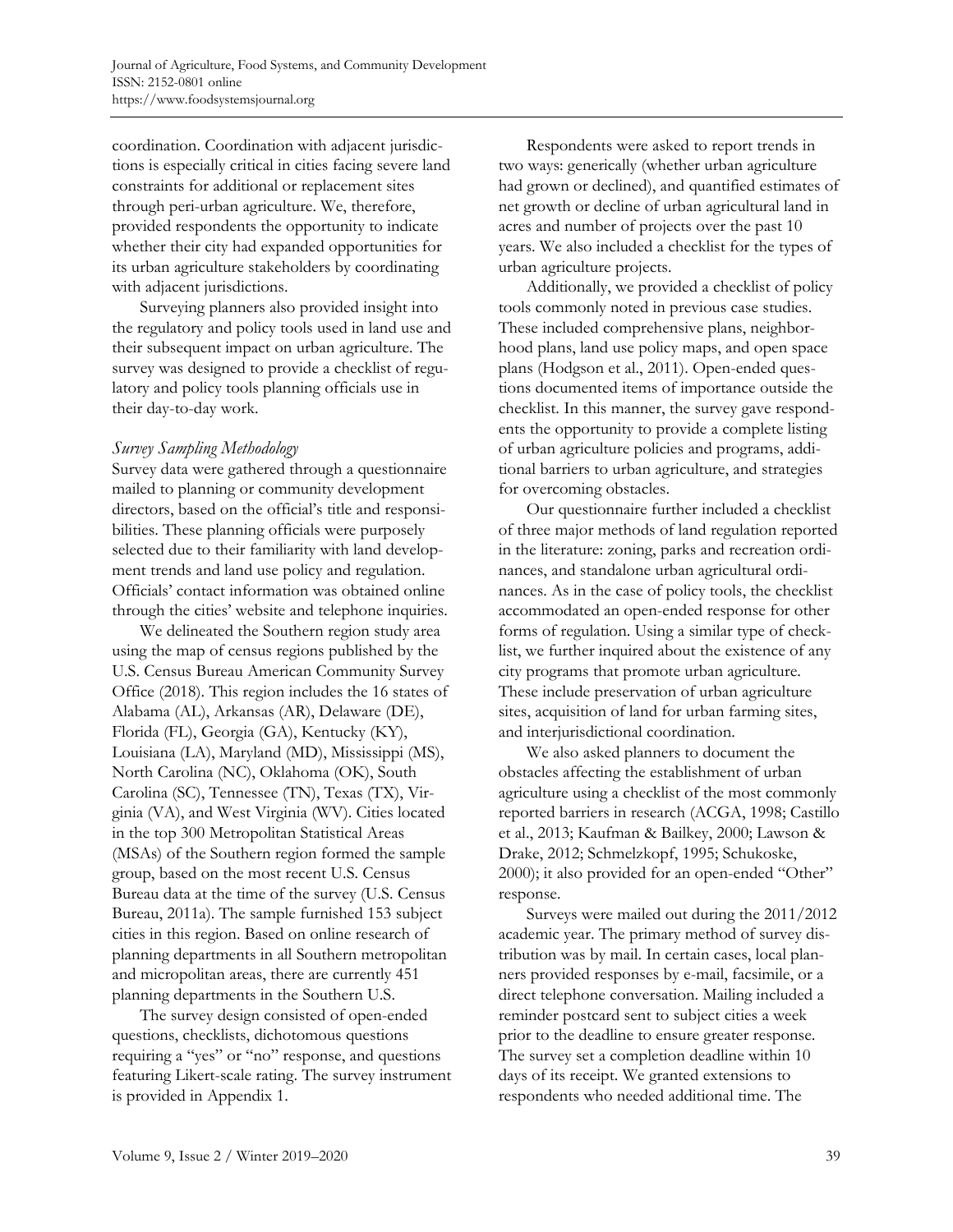direct phone conversation paralleled the survey questions.

 A final attempt at data collection for cities that did not respond to the first method consisted of a second mailing, three months after the first survey distribution. In certain cases, local planners provided responses by e-mail, fax, or, in one case, a telephone interview that paralleled the survey questions.

### *Survey Analysis*

Survey responses provided the types of policy and regulatory tools and

programs implemented by cities experiencing urban agriculture growth or decline. We entered responses in spreadsheet format and analyzed the data using response frequencies, measures of central tendency, proportions, rank ordering, and percentiles. The analysis documented how urban agriculture changed between 2000 and 2010 in terms of site acreage and projects, based on the perspective of planning officials.

# **Findings**

The survey response rate was 36%, with 55 out of 153 city planning officials participating in the survey; 54 cities returned the questionnaire, and one respondent answered questions in a telephone interview. Every state in the Southern region was represented. Cities and states that responded are mapped in Figure 1.

 Population estimates of the responding cities were based on 2010 U.S. Census data, the most current estimates at the time of the survey. Population sizes of responding cities ranged from 1,327,407 (San Antonio, TX) to 16,413 (Marco Island, FL). The mean population size was 176,789, with a median of 76,068. Responding cities are listed in Appendix 2.





Figure 2. Reported Urban Agriculture Growth and Decline



# *Is Southern Urban Agriculture Growing?*

Figure 2 summarizes the survey responses in terms of urban agriculture growth, decline, and stability in the Southern region.

 Among the 55 respondents, 48 (87%) reported the presence of urban agriculture, and seven cities (13%) reported no urban agriculture. Of the 48 cities reporting urban agriculture in their jurisdiction, 33 cities (69%) noted that urban agriculture had grown (expressed generically) in their jurisdiction over the past 10 years; 10 cities with urban agriculture (21%) indicated it had declined; five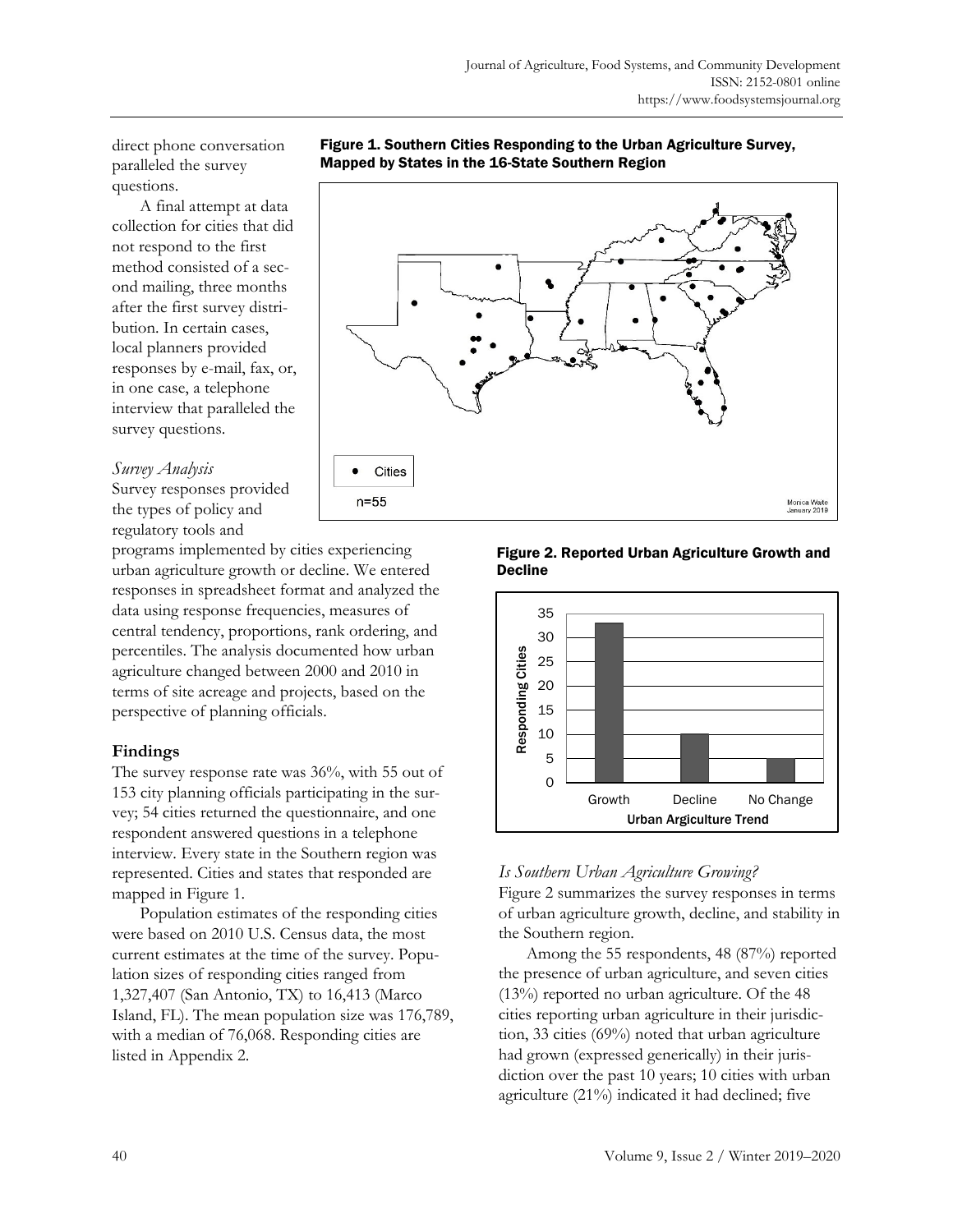| Cities Reporting Growth Estimates (n=10) |             | Cities Reporting Decline Estimates $(n=1)$ |        |
|------------------------------------------|-------------|--------------------------------------------|--------|
| Median Increase in Acres                 |             | Median Acreage Loss                        | n/a    |
| Range in Acreage Gain                    | 1 to $71a$  | Range in Acreage Loss                      | n/a    |
| Total Increase in Acres                  | 203         | <b>Total Acreage Loss</b>                  | $-100$ |
| Median No. of Projects                   |             | Median No. of lost Projects                | n/a    |
| Range in Projects                        | $1$ to $43$ | Range in Projects                          | n/a    |
| <b>Total No. of Projects</b>             | 163         | Total No. of Projects                      | n/a    |

#### Table 1. Median Change in Southern Urban Agriculture over 10 Years: Acreage and Projects

a Estimate reflects the removal of outlier.

cities (10%) reported no change. The AGCA surveys also noted growth in community gardens, although the methodology differed in focusing exclusively on community gardens as opposed to other forms of urban agriculture, such as entrepreneurial and community supported agriculture (ACGA, 1998; Lawson & Drake, 2012).

### *Change in Urban Agriculture*

The following tables provide summaries of quantified urban agriculture growth and decline by acreage and projects, type of projects, urban agriculture policy and regulatory mechanisms, program approaches, and reasons for urban agriculture decline. It is important to note that the number of responses differs in each table, reflecting no response to certain questions in the survey.

 Changes in urban agriculture acreage and number of projects over a 10-year period served as a measure of the extent to which urban agriculture had grown or declined. Table 1 provides estimates in both acreage and number of projects. We relied on the median as a measure of central tendency to avoid skewing. The increase in acreage ranged from one to 71 acres,<sup>2</sup> with a median of seven acres; one-acre plots were the most common.

 In examining changes, 11 out of 55 respondents (20%) reported quantified change. Responses measuring change led to two interesting observations: In cities reporting growth, the total increase in acreage across all the cities was 203, with a median number of acres at seven; the number of projects was 163, with a median of three. According to the median, this reflects a modest growth of seven

acres and three projects. In contrast, total acreage loss reported by a city experiencing decline was a loss of 100 acres. However, only one respondent in this category provided an estimate of decline, and this is not sufficient to infer a trend (see Table 1).

### *Project Type*

Respondents estimated the number of urban agriculture projects in their city by 'project type' (see Table 2). Some cities reported more than one type

#### Table 2. Urban Agriculture Project Types

| Project Type (n=128)                                   | Number of<br><b>Responses</b> | Percent |
|--------------------------------------------------------|-------------------------------|---------|
| Community (Neighborhood)<br>Garden                     | 34                            | 27%     |
| <b>School Gardens</b>                                  | 18                            | 14%     |
| <b>Community Supported Agriculture</b>                 | 13                            | 10%     |
| <b>Commercial Farming Sites</b>                        | 11                            | 9%      |
| Senior Center/Senior Citizen<br><b>Housing Gardens</b> | 10                            | 8%      |
| <b>Public Housing Gardens</b>                          | 9                             | 7%      |
| <b>University Projects</b>                             | 9                             | 7%      |
| <b>Research Projects</b>                               | 8                             | 6%      |
| <b>Job Training</b>                                    | 5                             | 4%      |
| Youth Enterprises                                      | 4                             | 3%      |
| <b>Church Gardens</b>                                  | 2                             | 2%      |
| Mental Health Centers (Shelters,<br>Group Homes)       | 1                             | 0.1%    |
| Industrial Green Belt                                  | 1                             | 0.1%    |
| <b>Airport Protection Zones</b>                        | 1                             | 0.1%    |
| Land Zoned for Agricultural Forest                     | 1                             | 0.1%    |
| Cattle Ranches                                         | 1                             | 0.1%    |

<sup>2</sup> 1 acre=0.4 hectare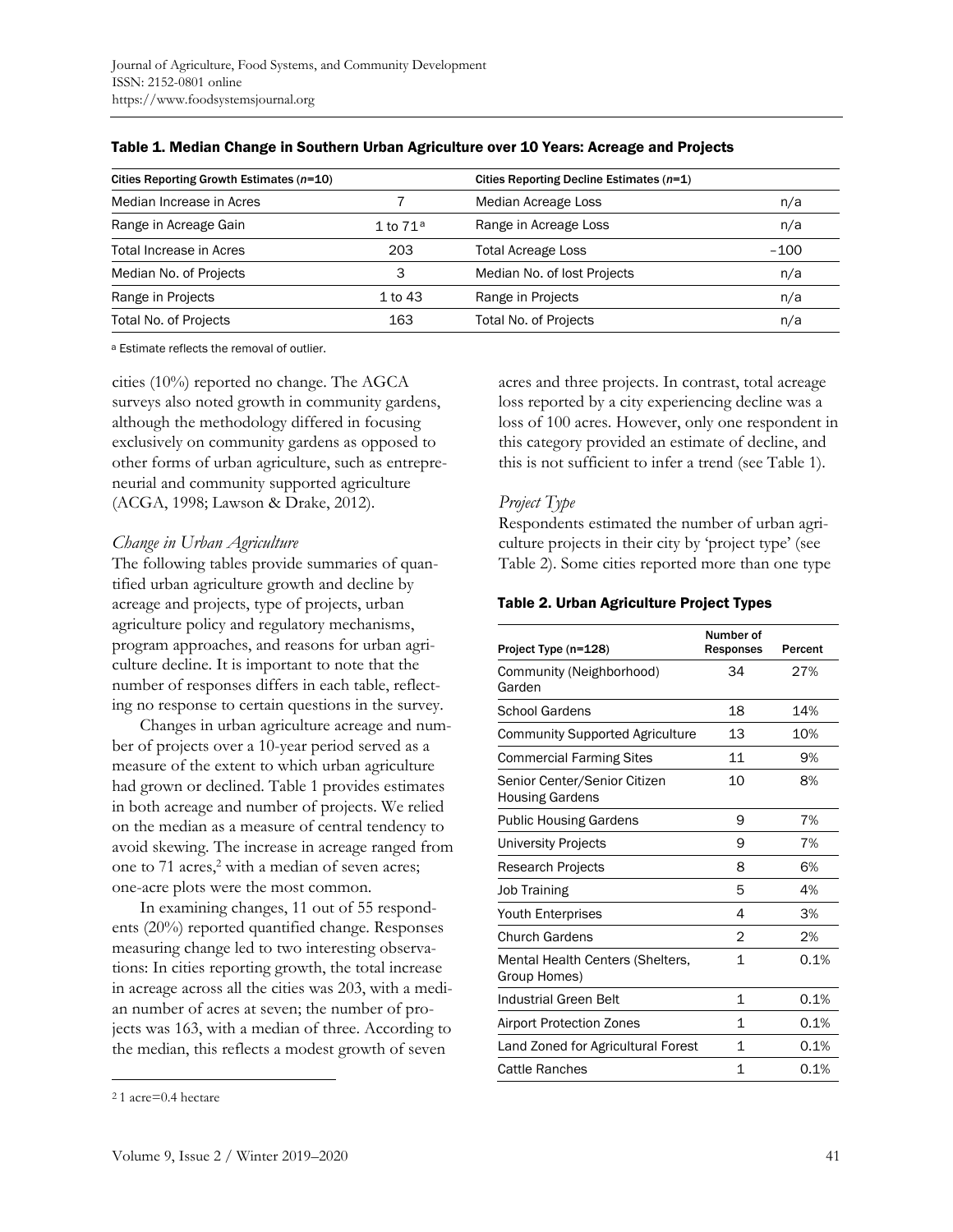of urban agriculture project, which resulted in a larger sample size of 128. As shown in Table 3, the responding cities reported community (neighborhood) gardens as the most numerous type of urban agriculture project, followed by school gardens and community supported agriculture projects. Commercial farming sites and senior center or senior citizen housing gardens followed these categories. These findings are similar to the ACGA surveys, with neighborhood gardens as the most commonly reported form, while the NCAT survey indicated a prominence of commercially operated sites (ACGA, 1998; Lawson & Drake, 2012; Oberholtzer et al., 2016). The remaining distribution suggests several categories of project types, though it should be noted that job training, which is a crucial part of urban agriculture success, accounted for only 4% of responses.

## *Urban Agriculture Policy*

The next part of the analysis examined whether urban agriculture appears in local plan policies or is formally designated as a land use in a local plan or on a land use map. If local government clearly defines policies for urban agriculture and delineates urban farming on a land-use policy map and other documents, these offer a form of protection. This also provides more legitimacy and prominence to urban agriculture practices beyond an accessory use. We found these policy approaches in cities experiencing urban agriculture growth and decline. Tables 3 and 4 display the responses of most commonly used policy methods and break them down by cities reporting growth or decline

### Table 3. Urban Agriculture Policy: Cities Reporting Growth (*n*=11) a

| <b>Policy Approach</b> | <b>Cities Reporting</b><br>Growth | Percent |
|------------------------|-----------------------------------|---------|
| Land Use Policy Map    |                                   | 30%     |
| Comprehensive Plan     | 5                                 | 25%     |
| Open Space Plan        | 5                                 | 25%     |
| Neighborhood Plan      |                                   | 20%     |
| Total                  |                                   |         |

a *n* reflects those cities that responded to this question and does not consist of all the cities reporting growth. Some cities reported more than one policy approach.

in urban agriculture.

 Not all of the 34 cities that reported urban agriculture growth responded to this question. Only 11 complete responses were received; the remaining left the questions blank. In general, communities reporting growth designated urban agriculture mostly in land-use policy maps and comprehensive and open-space plans. Cities reporting decline relied mostly on land-use policy mapping and comprehensive plans. In comparison, the American Planning Association survey found that its surveyed cities (21) relied on comprehensive plans, followed by sustainability plans (14). Among the cities responding to the APA survey, two Southern cities reported comprehensive planning, and one city included urban agriculture in a sustainability plan (Hodgson et al., 2011).

## *Regulating Urban Agriculture*

Tables 5 and 6 depict regulatory mechanisms that responding cities employed to regulate urban agriculture. At this point, we note that not all cities responded to this question; these findings reflect those that reported these mechanisms. Most cities, regardless of growth or decline, primarily used their zoning and animal control ordinances; those reporting growth also relied more on the Parks and Recreation ordinance. Most respondents included urban agriculture in existing ordinances rather than developing a specific "standalone" form of regulation; only one city reported an ordinance specifically devoted to urban agriculture. Zoning and animal Control Regulations were also more prevalent in cities surveyed by the American Planning

### Table 4. Urban Agriculture Policy: Cities Reporting Decline (*n*=4) a\*

| <b>Policy Approach</b> | <b>Cities Reporting</b><br><b>Decline</b> | Percent |
|------------------------|-------------------------------------------|---------|
| Land Use Policy Map    | 4                                         | 57%     |
| Comprehensive Plan     | З                                         | 43%     |
| Neighborhood Plan      | 0                                         | 0%      |
| Open Space Plan        | 0                                         | 0%      |
| Total                  |                                           |         |

a *n* reflects those cities that responded to this question and does not consist of all the cities reporting a decline. Some cities reported more than one policy approach.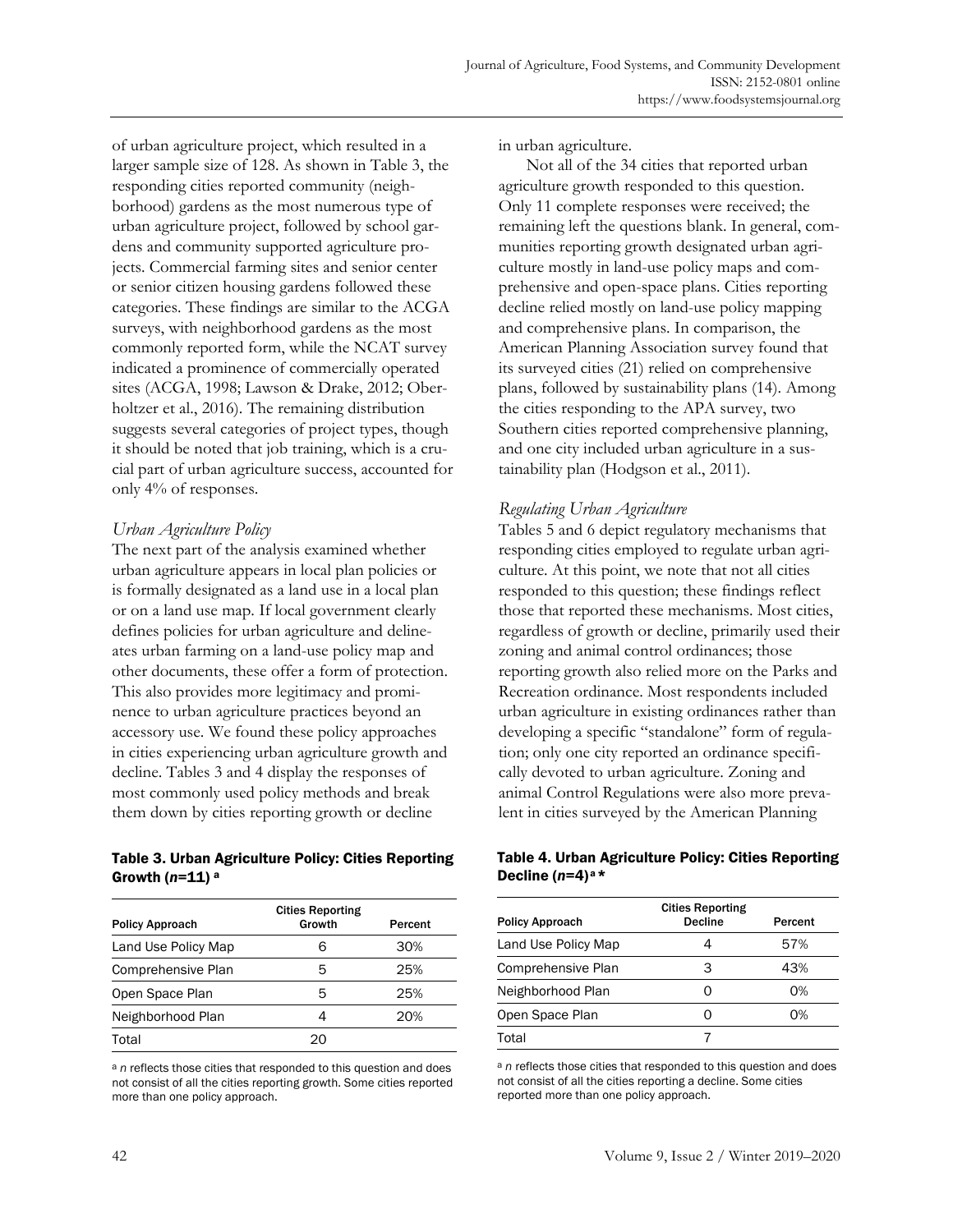Association; 46 cities reported zoning ordinances and 13 used animal control ordinances. Of these responding cities, four cities were located in the southern U.S.

### *Urban Agriculture Program Approaches*

Table 7 lists urban agriculture program approaches by three main types: land acquisition, preservation, and interjurisdictional coordination. Only cities reporting growth implemented these programs. Looking at the findings in the aggregate, only 9% of cities reported land preservation programs; 15% acquired land for additional sites, and 12% coordinated with adjacent jurisdictions.

*Major Reasons for Urban Agriculture Decline*  Figure 3 depicts the responses of cities that experi-

### Table 5. Regulation of Urban Agriculture: Cities Reporting Growth (*n*=20) <sup>a</sup>

| <b>Regulatory Approach</b>   | <b>Cities</b><br>Reporting<br>Growth | Percent |
|------------------------------|--------------------------------------|---------|
| Zoning Ordinance             | 18                                   | 75%     |
| Parks & Recreation Ordinance | 3                                    | 13%     |
| Urban Agriculture Ordinance  | 1                                    | 4%      |
| Animal Control Ordinance     | 1                                    | 4%      |
| <b>Community Garden</b>      |                                      |         |
| Agreement Form               | 1                                    | 4%      |
| Total                        | 24                                   |         |

a *n* reflects those cities that responded to this question and does not consist of all the cities reporting growth. Some cities reported more than one regulatory approach.

### Table 6. Regulation of Urban Agriculture: Cities Reporting Decline (*n*=9) <sup>a</sup>

| <b>Regulatory Approach</b> | <b>Cities</b><br>Reporting<br><b>Decline</b> | Percent |
|----------------------------|----------------------------------------------|---------|
| Zoning Ordinance           | 9                                            | 90%     |
| Animal Control             |                                              |         |
| Ordinance                  | 1                                            | 10%     |
| Total                      | 10                                           |         |

a *n* reflects those cities that responded to this question and does not consist of all the cities reporting decline. Some cities reported more than one regulatory approach.

enced a decline in urban agriculture programs. Respondents were given the opportunity to check all those reasons that applied, with some cities reporting more than one. Respondents indicated that the conversion of private land to residential and nonresidential use was the most prevalent reason. This was followed by the failure of the site to maintain itself economically and conversion of land for community development projects. These responses were similar to the ACGA and NCAT studies.

### **Discussion**

This analysis examined trends in urban agriculture in the Southern U.S. over a 10-year period as reported by planning officials. We first looked at trends in terms of urban agriculture growth and decline and then explored the reasons behind the changes. In the process, we compared our findings with other studies.

 First, is urban agriculture growing? Among municipalities reporting urban agriculture, 69% noted that urban agriculture had grown over the 10 years specified in the survey, 21% of respondents indicated it had declined, and 10% reported no change. Expressed generically, this finding also corresponds to ACGA surveys, although these surveys

### Table 7. Programs for Preservation and Enhancement of Urban Agriculture

| Program Approach                                    | <b>Cities</b><br>Reporting<br>Growth | Percent |
|-----------------------------------------------------|--------------------------------------|---------|
| Land Preservation $(n=33)$                          |                                      |         |
| Yes                                                 | 3                                    | 9%      |
| No                                                  | 30                                   | 91%     |
| Total                                               | 33                                   | 100%    |
| Land Acquisition $(n=33)$                           |                                      |         |
| Yes                                                 | 5                                    | 15%     |
| No                                                  | 28                                   | 85%     |
| Total                                               | 33                                   | 100%    |
| <b>Interjurisdictional Coordination</b><br>$(n=33)$ |                                      |         |
| Yes                                                 | 4                                    | 12%     |
| No                                                  | 29                                   | 88%     |
| Total                                               | 33                                   | 100%    |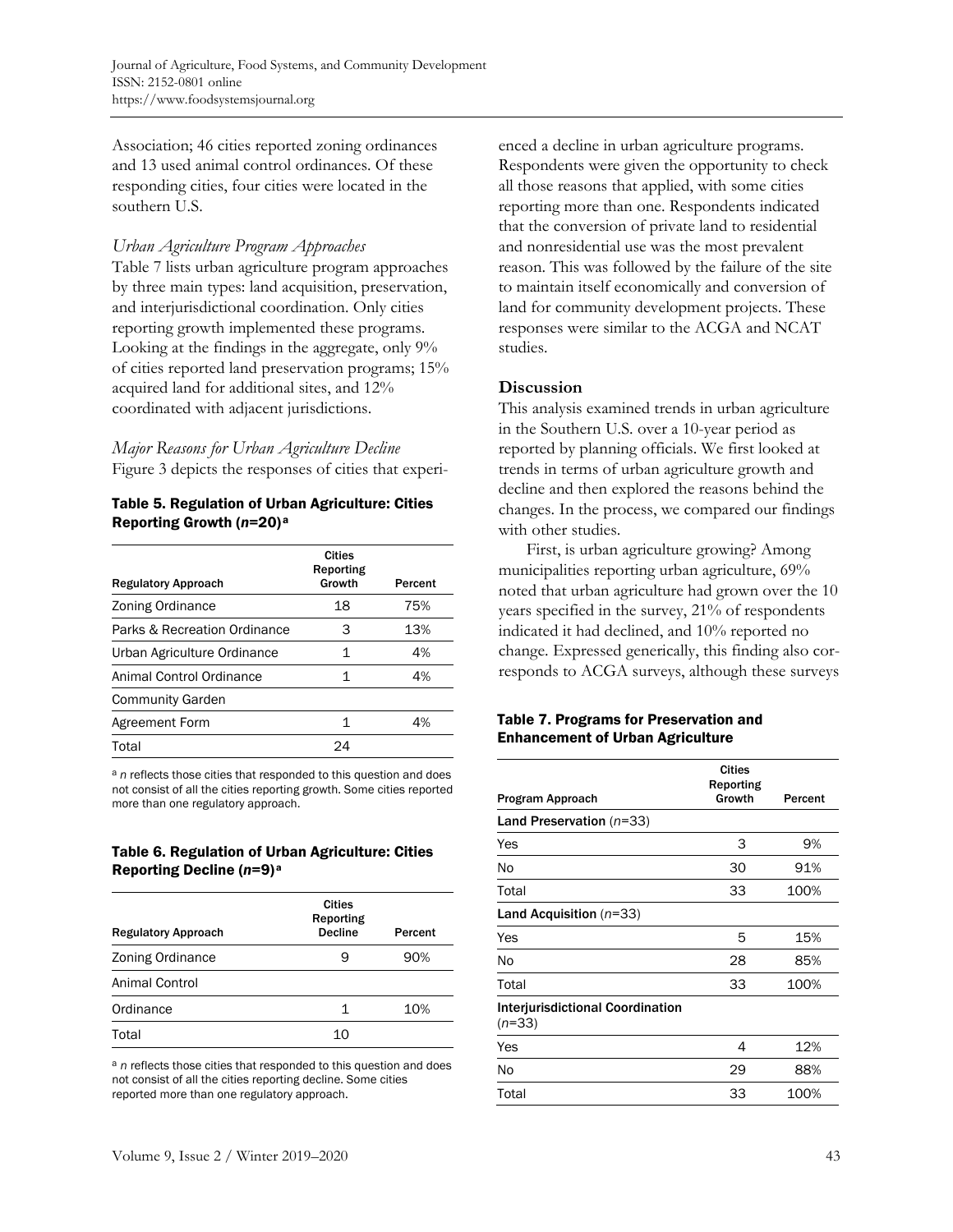

### Figure 3. Reported Reasons for Urban Agriculture Decline (*n*=10)

used some different approaches by surveying community garden stakeholders (ACGA, 1998; Lawson & Drake, 2012).

 While the Southern U.S. may not be characteristic of regions that normally receive the most attention in the literature, the South is the fastestgrowing region in the nation, and it is important to explore urban agriculture trends in this dynamic environment. Expanding the geographic scope to include previously understudied regions and cities provides an opportunity to review trends where urban agriculture has since developed.

 This study also found that while a majority of our sample cities reported growth in urban agriculture, the median rate of growth in acreage and number of projects is modest in comparison to the loss of agricultural land and projects in cities that reported a decline. We add a caveat that this sample size is not sufficient to draw an inference. Regardless, the findings that growth was more modest and decline more pronounced call for further analysis of those cities reporting decline.

 While most literature focuses on the growth or decline of urban agriculture, it is also important to devote attention to communities that report no change, maintaining the status quo. This implies preservation of agricultural land use in the face of likely loss of land and/or pressure to reduce activities. The "no change" data represent an important point of analysis for determining the success or failure of an urban agriculture policy. We suggest

that future research combine the no change data and growth data calculations.

 Looking more closely at types of projects, these findings related to both the ACGA and NCAT surveys. The ACGA surveys focused on community gardens, with neighborhood gardens as the most prominent type. Our study also found this was the most common practice among Southern cities. In contrast, we also surveyed cities for commercial agriculture and found it represented 9% of responses, ranked within the top three. The NCAT study noted that over 50% of respondents practiced urban agriculture under some form of commercial operation. We feel that subsequent studies should go beyond community gardens to consider all forms of local urban agriculture.

 So why do some cities experience growth and others decline? We examined policy and regulatory methods to see if this could provide a clue; however, it did not. Regarding policies and regulations, the literature presented prescriptive approaches for facilitating urban agriculture growth. These included comprehensive planning policies to fulfill broader goals, such as open space preservation and food access (Hodgson et al., 2011). However, we found that both those cities reporting urban agriculture growth and those reporting decline used policy approaches similar to those noted in the literature. These included neighborhood, comprehensive, and open space plans. For the surveyed cities, the implementation of policy does not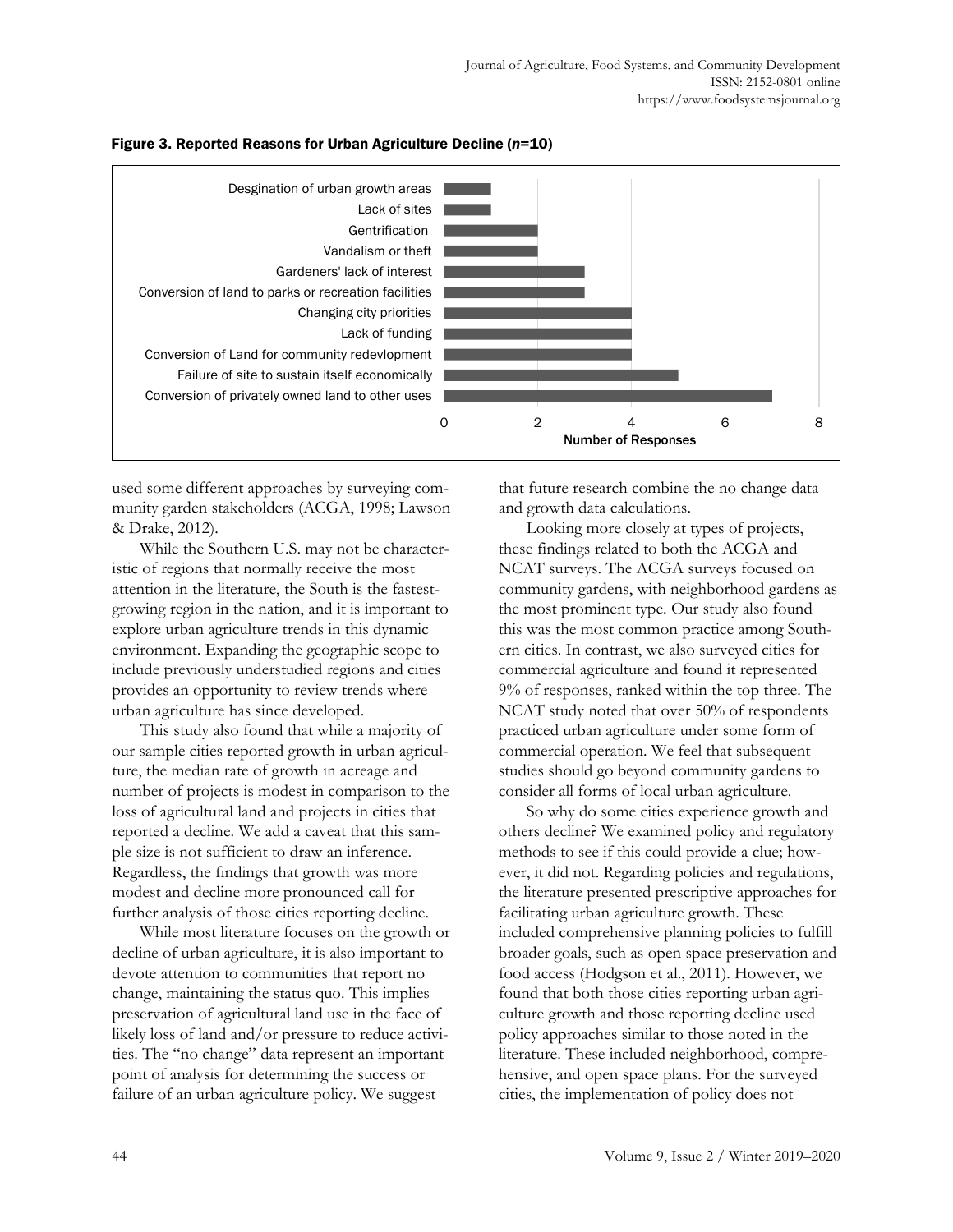necessarily guarantee growth in urban agriculture.

 The same holds true for land-use regulation. Lovell (2010) suggested the use of standalone agriculture ordinances and zoning districts to promote multifunctional agricultural use. However, only 3% of Southern cities reporting urban agriculture growth used this approach. Traditional forms of regulation, including zoning, animal control, and Parks and Recreation ordinances were used instead.

 Open space initiatives have been noted as a means to preserve urban farmland, yet less than half the respondents (39%) to the 1998 ACGA survey reported such initiatives. The 2012 ACGA survey noted that access to material and land were essential for the ongoing success of community gardening(Lawson & Drake, 2012).

 Only cities that experienced urban agriculture growth implemented programs to preserve and enhance agriculture. Looking at our survey findings in the aggregate, a small proportion of cities used land preservation and acquisition programs; only 9% of surveyed cities reported land preservation programs and 15% acquired land for additional sites. The reason a smaller proportion of responding cities reported these programs could relate to another obstacle reported by the ACGA surveys: funding. According to Lawson and Drake (2012), 15% of respondents reported loss of funding; further, 61% identified it as the most challenging issue. Additionally, only 12% of the responding Southern cities coordinated with adjacent jurisdictions. Most urban agriculture is conducted on temporary leaseholdings of land. Under conditions of land conversion to other uses within cities (i.e., redevelopment), urban famers seek other sites for relocation that can include peri-urban land. This is crucial in maintaining a viable program in exurban areas.

 The primary barriers to urban agriculture identified in this study include conversion of land out of production and failure to maintain the site economically. Land conversion is widely discussed in the literature. The ACGA study of 1998 noted that site permanency was an issue with nearly every respondent. At that time, only 5% of the survey respondents reported that their land was farmerowned. Land conversion also relates to urban

expansion, which includes housing projects and nonresidentail development.

 Inability to maintain the site economically (inability to live off the proceeds of the site) was the second-highest reported obstacle in our findings. This is consistent with the NCAT findings: Approximately one-third of the primary farmers derived their income from the farm; most farmers reported income of less than US\$10,000. The small size of sites precluded large-volume operations.

 Further areas of concern reported by stakeholders included policy differences, profitability, financing, and farm labor. Respondents also expressed needs for business education and technical assistance (Oberholtzer et al., 2016).

 These findings generate unanswered questions concerning declines in urban agriculture. First, irrespective of urban agriculture growth or decline, planning officials reported that their cities implemented the same policy and regulatory approaches. These findings imply that it is not so much the presence of a policy or regulatory mechanism that affects the outcome, but how these approaches are implemented. Further exploration of the effectiveness of these approaches is needed, not only focusing on successful programs but also on those that experience decline and face obstacles.

 Second, more needs to be done to identify and add land to the urban farming inventory. Only a small proportion of respondents to our survey have programs to preserve or acquire land or coordinate with adjacent jurisdictions. The 2012 ACGA and 2016 NCAT studies underscore the demand for more land. The former study indicated a waiting list of urban farmers; the latter study found that urban farmers cultivate more than one site.

 However, Bonham, Spilka, & Rastorfer (2002) observed that the land acquisition process is lengthy; likewise, the real estate market can compel the conversion of urban agricultural sites into residential or nonresidential development. For example, one respondent to our survey noted that the designation of rural land outside of a city as growth areas targeted for residential development precludes that land being available for agriculture. An exploration of external factors such as political support, citizen collaboration, and the state of the local economy and real estate market could shed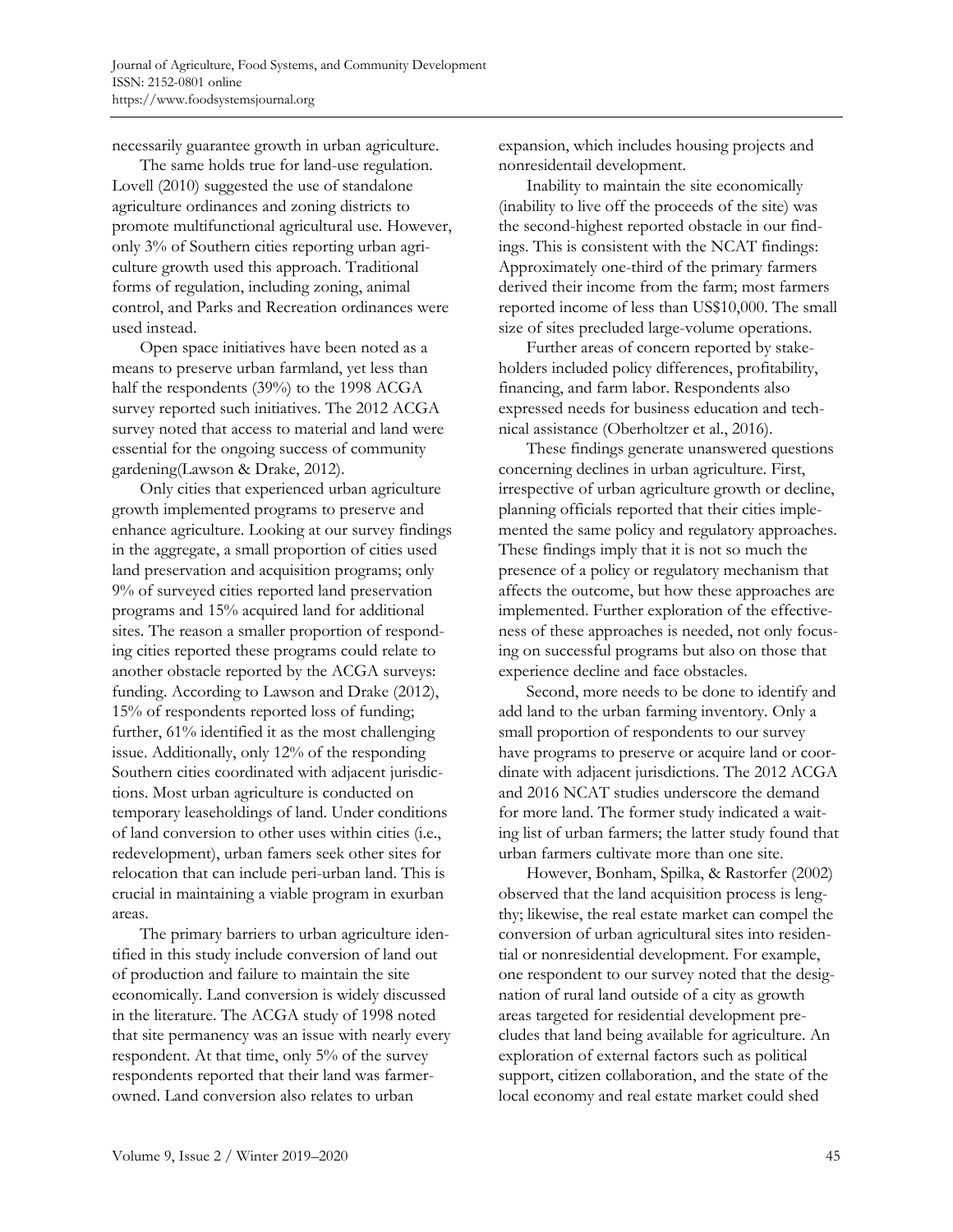further light on the changes in urban agriculture. A final question relates to the distribution of survey respondents at state and urban levels. Could regional and local demographic factors explain urban agriculture trends? As we observe in each decennial census, various urban regions gain population, while others decline or remain stable. The demographic link to urban agriculture trends is apparent. Population growth generates demand for land for new housing, resulting in the loss of land available for urban agriculture. This raises a question over whether population growth can significantly affect areas to the extent that less land is available for urban agriculture. We feel this warrants further study.

### **Limitations of the Study**

This study only includes projects that the responding city planners were aware of. It is difficult to keep track of every incidence of urban agriculture in a local area, as it can be done on an ad hoc basis and is not always conspicuous. Our study only considered those projects that were subject to approval by administrative zoning permit or public hearing approval, part of the city's existing land use inventory. Planners may also not be aware of projects approved by other entities in the local jurisdictions, such as school districts. However, some planners were able to note school district and other types of projects as well. The responsibility of planners to periodically monitor land development in updating plans and zoning enforcement should also provide a reasonable assessment.

 The survey identified the presence of certain policies and regulations, but it did not measure the quality or content of these programs. We focused mainly on urban agriculture growth and decline and the type of policy, regulatory, and program approaches in use. However, we were able to quantify changes in urban farming acreage and number of projects, though to a limited extent.

 In analyzing trends, this study assesses reported change in urban agriculture between two points in time: 2000 and 2010. We thought it would be more feasible and less time-consuming for a respondent to provide a summary of net growth or decline during this period. The sample size of cities reporting a decline in urban agriculture is too low for rigorous regression analysis.

 Another limitation may include selection bias. The focus on cities in the South signifies a regional bias. However, the findings shed light on the development of urban agriculture practices in this region and address the limited geographic focus in community garden research noted by Guitart et al. (2012). Further, four of the cities that responded to the ACGA survey in 1998 responded to our survey.

 Many external factors beyond local government programs affect urban agriculture. These factors include local and regional food insecurity, the work of nonprofit and private urban agriculture advocates, external funding, economic conditions, local real estate markets, and community resistance. These could serve as topics for further study.

### **Conclusions**

We gained some important insight by examining similarities and differences in urban agriculture trends and practices in the South compared with those reported in national surveys. As in the case of the cited national surveys, we were encouraged to find urban agriculture growing in terms of acreage and projects in our sample of cities. However, when we examined the median number of projects and project acreage, this growth was modest.

 Reports of obstacles from our sample of Southern U.S. cities were also similar to those reported in national surveys. These barriers included land conversion, economic sustainability of the site, and lack of funding. Economic sustainability implies a need for training to support business and agricultural expertise. Our findings also point to lack of funding. Most cities surveyed in the ACGA (2012) and NCAT (2016) studies noted a demand for urban agricultural land *vis-à-vis* inadequate funding. Further studies should also consider complexities in land acquisition, including Bonham's observation that the land acquisition process is lengthy (Bonham et al., 2002).

 This study also charted new directions in research. First, in comparison to national surveys, we viewed urban agriculture as a comprehensive whole to include community supported and entrepreneurial agriculture. Indeed, our findings show that these forms of urban agriculture play an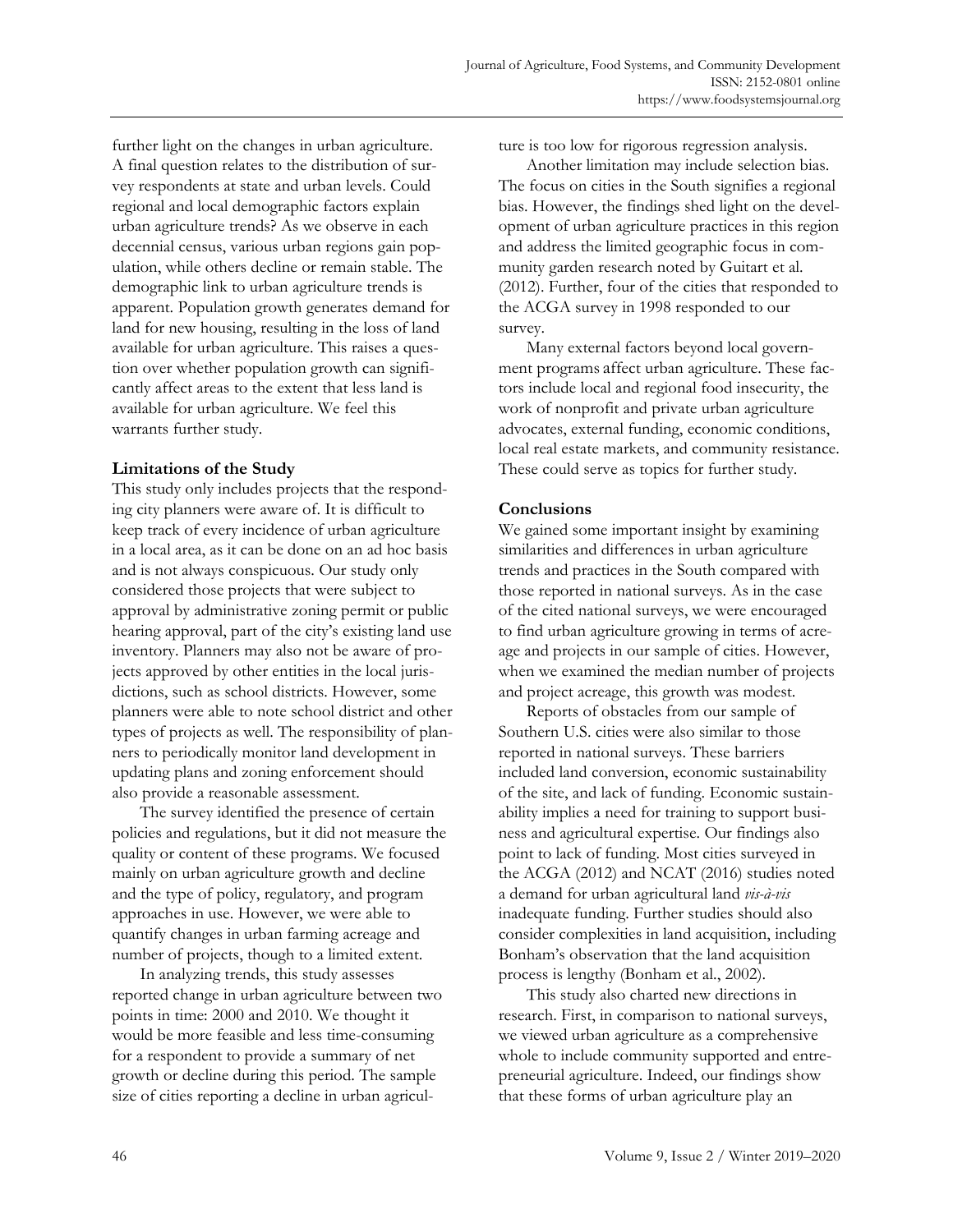important role in local food production; together, they made up 19% of urban agriculture practices reported by our survey cities. Rather than survey community gardens, CSAs, and entrepreneurial agriculture in isolation, we encourage subsequent studies to take a broader perspective.

 Second, both the cities reporting growth in urban agriculture and those experiencing decline used the same regulatory and policy tools. This calls for a further study regarding the quality and effectiveness of these tools to determine if they inadvertently create barriers.

 Third, in comparison to other research, we surveyed Southern cities for interjurisdictional coordination. Among cities reporting urban agriculture growth, only 12% coordinated with adjacent jurisdictions. Given the precarious nature of farming on leaseholds, interjurisdictional coordination is important in extending the land inventory and providing further options on the urban fringe. In addition, most urban agriculture produce is perishable, so locations in peri-urban areas adjacent to the city are critical. It also reduces the length of vehicular trips to urban markets.

 There is still a long way to go. What we learned also raised some issues for further exploration. What are the impacts of land use policies, regulations, and programs on securing reliable and diverse local food production? To what extent can local food organizations better educate and train urban farmers to be successful? What external factors are in direct conflict with planning for urban agricultural success, including population growth and the local real estate market? Finally, and most importantly, in holding barriers to urban agriculture in perspective and gaining a more detailed understanding of the problem, are decision-makers also solution-oriented? Advocates who face and overcome these obstacles provide us with a road map to our own success and understanding. As Robert Collier (1947/2009) noted, "In every adversity, there lies the seed of an equivalent advantage" (p. xv). We leave it to subsequent research to examine these issues.

### **References**

- American Community Garden Association. (1998). *National Community Gardening Survey: 1996.* College Park, Georgia: American Community Garden Association.
- Bleasedale, T., Crouch, C., & Harlan S. (2011). Community gardening in disadvantaged neighborhoods in Phoenix, Arizona: Aligning programs and perceptions. *Journal of Agriculture, Food Systems, and Community Development, 1*(3), 99– 113. https://doi.org/10.5304/jafscd.2011.013.007
- Bonham, B., Spilka, G., & Rastorfer, D. (2002). *Old cities, green cities. Communities transform unmanaged land* (PAS Report 506/507). Chicago: American Planning Association.Campbell, M. (2014). Building a common table: The role of planning in community food systems. *Journal of Planning Education and Research, 23*(4), 341–355. https://doi.org/10.1177/0739456X04264916
- Castillo, S., Winkle, C., Krauss, S., Turkewitz, A., Silva, C., & Heinemann, E. (2013). Regulatory and other barriers to urban and peri-urban agriculture: A case study of urban planners and urban farmers from the greater Chicago metropolitan area. *Journal of Agriculture, Food System and Community Development, 3*(3), 155–166. https://doi.org/10.5304/jafscd.2013.033.001
- Coleman-Jenson, A., Rabbitt, M., Gregory, C., & Singh, A. (2018). Household food security in the United States in 2017 (Economic Research Report No. 256). Retrieved from

https://www.ers.usda.gov/webdocs/publications/90023/err-256.pdf?v=0

- Collier, R. (2009). *Riches within your reach*. New York: Jeremy P. Tarcher/Penguin. (Original work published in 1947.)
- Covert, M., & Morales, A. (2014). Formalizing city farms: Conflict and conciliation. In V. Mukherji & A. Loukaitou-Sideris (Eds.), *The informal American city. Beyond taco trucks and day labor* (pp. 193–208). Cambridge, MA: MIT Press.
- Donofrio, G. (2014). Attacking distribution: Obsolescence and efficiency of food markets in the age of urban renewal. *Journal of Planning History, 13*(2), 136–159. https:///doi.org/10.1177/1538513213507540
- Feenstra, G., McGrew, S., & Campbell, D. (1999). *Entrepreneurial community gardens: Growing food, skills, jobs and communities* (Report No. 21587). Berkeley: University of California, Division of Agriculture and Natural Resources. https://anrcatalog.ucanr.edu/pdf/21587e.pdf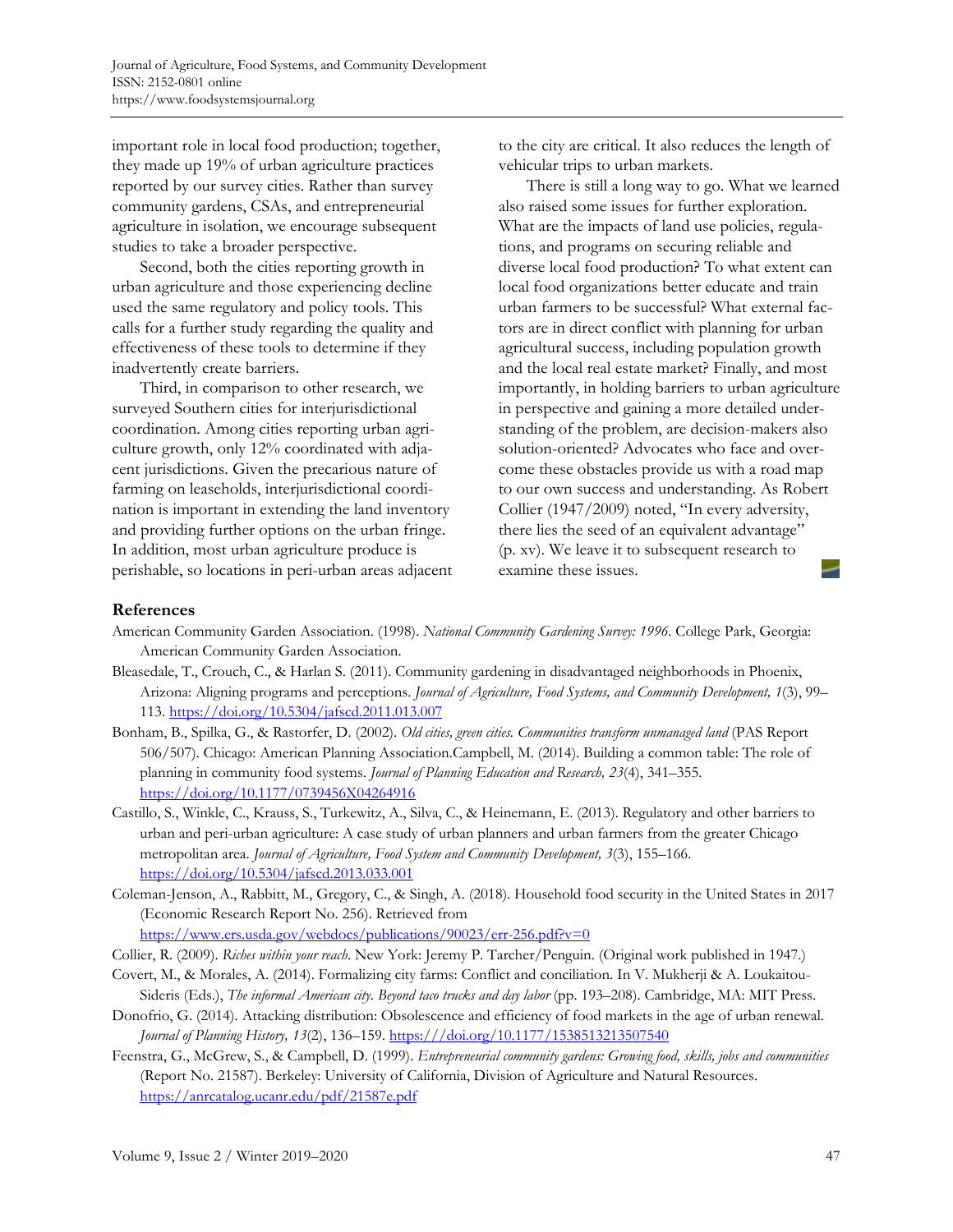- Graham, H., Beall, D. L., Lussier, M., McLaughlin, P., & Zidenberg-Cherr, S. (2005). Use of school gardens in academic instruction. *Journal of Nutrition Education and Behavior, 17*(3), 147–151. [https://doi.org/10.1016/S1499-4046\(06\)60269-8](https://doi.org/10.1016/S1499-4046(06)60269-8)
- Guitart, D., Pickering, C., & Byrne, J. (2012). Past results and future directions in urban community gardens research. *Urban Forestry & Urban Greening, 11*(4), 364–373. https://doi.org/10.1016/j.ufug.2012.06.007
- Heimlich, R.(2001). Metropolitan agriculture. Farming in the city's shadow. *Journal of the American Planning Association, 55*(4), 457–466. https://doi.org/10.1080/01944368908975434

Hodgson, K., Campbell, M., & Bailkey, M. (2011). *Urban agriculture: Growing healthy, sustainable communities* (Planning Advisory Service Report No. 563). Chicago: American Planning Association. Retrieved from https://www.planning.org/research/urbanagriculture/

Kaufman, J., & Bailkey, B. (2000). *Farming inside cities: Entrepreneurial urban agriculture in the United States* (Working Paper WP00JK1). Cambridge, Massachusetts: Lincoln Institute of Land Policy.

- Krones, S., & Edelson, S. (2011). Building gardens, rebuilding a city: Baltimore's community greening resource network. *Journal of Agriculture, Food Systems and Community Development, 1*(3), 133–149. https://doi.org/10.5304/jafcsd.2011.013.005
- Lawson, L., & Drake, L. (2012). *Community garden organization survey: 2011-2012.* American Community Garden Association & Rutgers School of Environmental and Biological Sciences. Retrieved from [http://agriurban.rutgers.edu/Documents/Lawson%20and%20Drake%20community%20garden%20survey%20rep](http://agriurban.rutgers.edu/Documents/Lawson%20and%20Drake%20community%20garden%20survey%20report.pdf) ort.pdf
- Linn, K. (1999). Reclaiming the sacred commons. *New Village Journal, 1,* 1–8. Retrieved from https://www.newvillage.net/
- Lovell, S. (2010). Multifunctional urban agriculture for sustainable land use planning in the United States. *Sustainability, 2*(8), 2499–2522. https://doi.org/10.3390/su2082499
- Masson-Minock, M., & Stockman, D. (2010). Creating a legal framework for urban agriculture: Lessons learned from Flint, Michigan. *Journal of Agriculture, Food Systems, and Community Development, 1*(2), 91–104. https://doi.org/10.5304/jafscd.2010.012.007
- Mukherji, N. (2009). *The promise and the pitfalls of municipal policy for urban agriculture* (Unpublished master's thesis). University of Wisconsin-Madison, Wisconsin.
- Mukherji, N., & Morales, A. (2010). Zoning for urban agriculture. *Zoning Practice, 3*(March), 2–7. https://www.planning.org/zoningpractice/
- Oberholtzer, L., Clancy, K., & Esseks, J. (2010). The future of farming on the urban edge: Insights from fifteen U.S. counties about farmland protection and farm viability. *Journal of Agriculture, Food Systems, and Community Development, 1*(2), 59–76. https://doi.org/10.5304/jafscd.2010.012.003
- Oberholtzer, L., Dimitri, C., & Pressman, A. (2016). *Urban agriculture in the United States: Baseline findings of a nationwide survey.* National Center for Appropriate Technology. Retrieved from https://attra.ncat.org/attra-pub/summaries/summary.php?pub=558
- Parmer, S., Salisbury-Glennon, J., Shannon, D., & Struempler, B. (2009). School gardens: An experiential approach for a nutrition education program to increase fruit and vegetable knowledge, preference and consumption among secondgrade students. *Journal of Nutrition Education and Behavior, 41*(3), 212–217. https://doi.org/10.1016/j.jneb.2008.06.002
- Pothukuchi, K., & Kaufman, J. (1999). Placing the food system on the urban agenda: The role of municipal institutions in food systems planning. *Agriculture and Human Values, 16*(2), 213–224. https://doi.org/10.1023/A:1007558805953
- Raja, S., Born, B., & Kozlowski-Russell, J. (2008). *A planner's guide to community and regional food planning* (Planning Advisory Service Report No. 554). Chicago: American Planning Association. Retrieved from https://www.planning.org/publications/report/9026878/
- Ratcliffe, M. M., Merrigan, K. A., Rogers, B. L., & Goldberg, J. P. (2011). The effects of school garden experiences on middle school-aged students' knowledge, attitudes and behaviors associated with vegetable consumption. *Health Promotion Practice, 12*(1), 36–43. https://doi.org/10.1177/1524839909349182
- Schmelzkopf, K. (1995). Urban community gardens as contested open space. *Geographical Review, 85*(3), 364–381. https://doi.org/10.2307/215279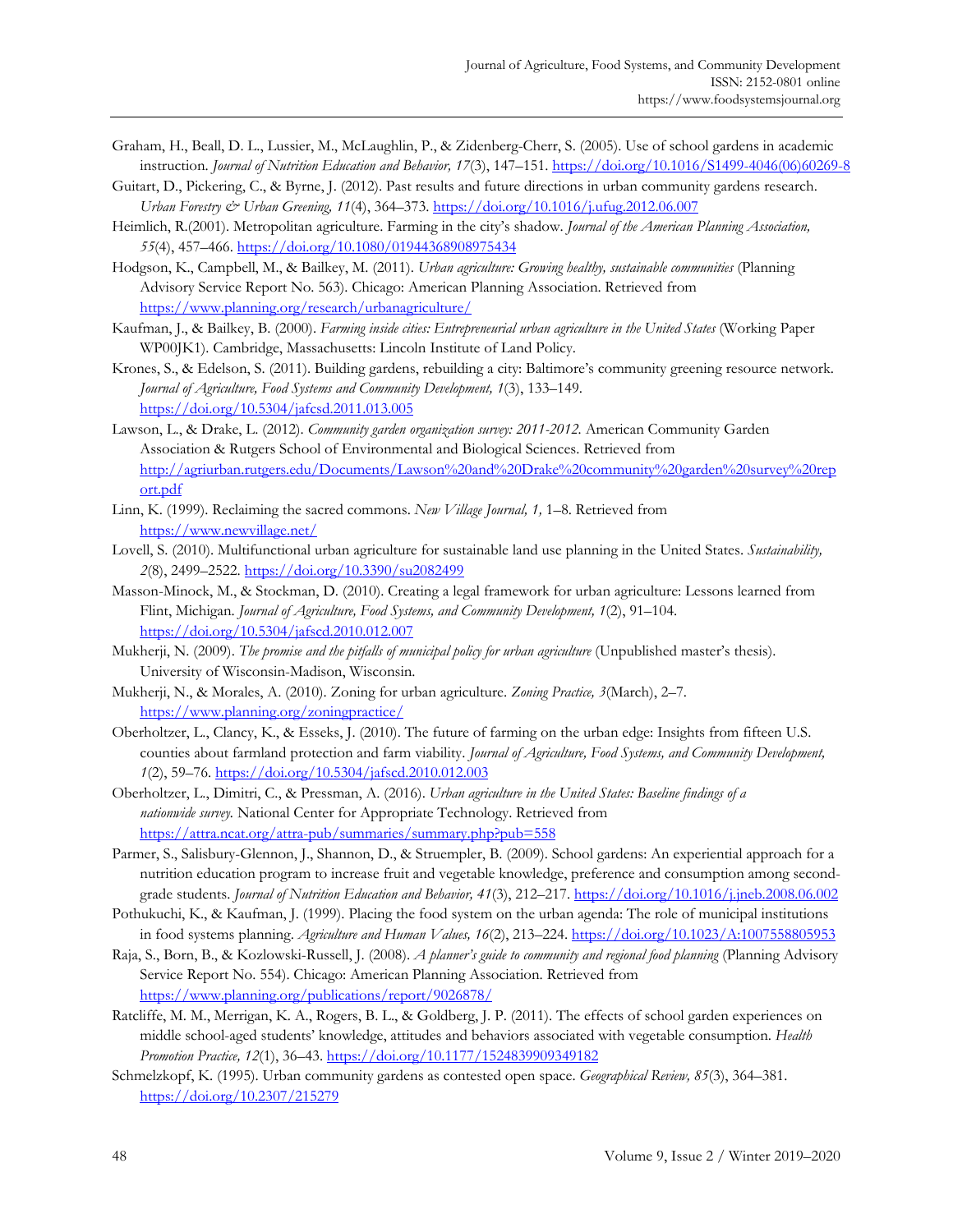- Schukoske, J. E. (2000). Community development through gardening: State and local policies transforming urban open space. *N.Y.U. Journal of Legislation and Public Policy, 3*(2), 351–392. https://doi.org/10.2139/ssrn.1426079
- Sharp, J., Jackson-Smith, D., & Smith, L. (2011). Agricultural economic development at the rural-urban interface: Community organization, policy, and agricultural change. *Journal of Agriculture, Food Systems, and Community Development, 1*(4), 189–204. https://doi.org/10.5304/jafscd.2011.014.002
- Smith, C. M., & Kurtz, H. E. (2003). Community gardens and politics of scale in New York City. *Geographical Review, 93*(2), 193–212. https://doi.org/10.1111/j.1931-0846.2003.tb00029.x
- Thibert, J. (2012). Making local planning work for urban agriculture in the North American context: A view from the ground. *Journal of Planning Education and Research, 32*(3), 349–357. https://doi.org/10.1177/0739456X11431692
- Tixier, P., & Bonn, H. (2006). Urban horticulture. In R. Veenhuizeen (Ed.), *Cities farming for the future: Urban agriculture for green and productive cities* (pp. 315–347)*.* Silang, Cavite, Philippines: International Institute of Rural Reconstruction & FTC Urban Agriculture.
- U.S. Census Bureau. (2011a). *Table 5: Estimates of population change for Metropolitan Statistical Areas and rankings. July 1, 2010–July 1, 2011*.
- U.S. Census Bureau. (2011b). *Table 1: Population Change for the United States, Regions, States, and Puerto Rico: 2000 to 2010*. U.S. Census Briefs. Retrieved from https://www.census.gov/prod/cen2010/briefs/c2010br-01.pdf
- U.S. Census Bureau. (2018). Historical Poverty Tables: People and Families: 1959-2017. *Table 9: Poverty of People by Region, 1959-2017.* Retrieved from

https://www.census.gov/data/tables/time-series/demo/income-poverty/historical-poverty-people.html

- U.S. Census Bureau, American Community Survey Office. (2018). *Census regions and divisions in the United States.* Retrieved from https://www2.census.gov/programs-surveys/sahie/reference-maps/2017/us-regdiv.pdf
- U.S. Department of Agriculture (2017a). *Food insecurity in the United States.* Retrieved from https://www.ers.usda.gov/topics/food-nutrition-assistance/food-security-in-the-us/key-statistics-graphics.aspx
- U.S. Department of Agriculture (2017b). *Table 2: Households by food security status and selected household characteristics, 2017.* Retrieved from https://www.ers.usda.gov/webdocs/publications/90023/err-256.pdf
- Veenhuizen, R. (Ed.). (2006). *Cities farming for the future: Urban agriculture for green and productive cities.* Silang, Cavite, Philippines: International Institute of Rural Reconstruction and FTC Urban Agriculture.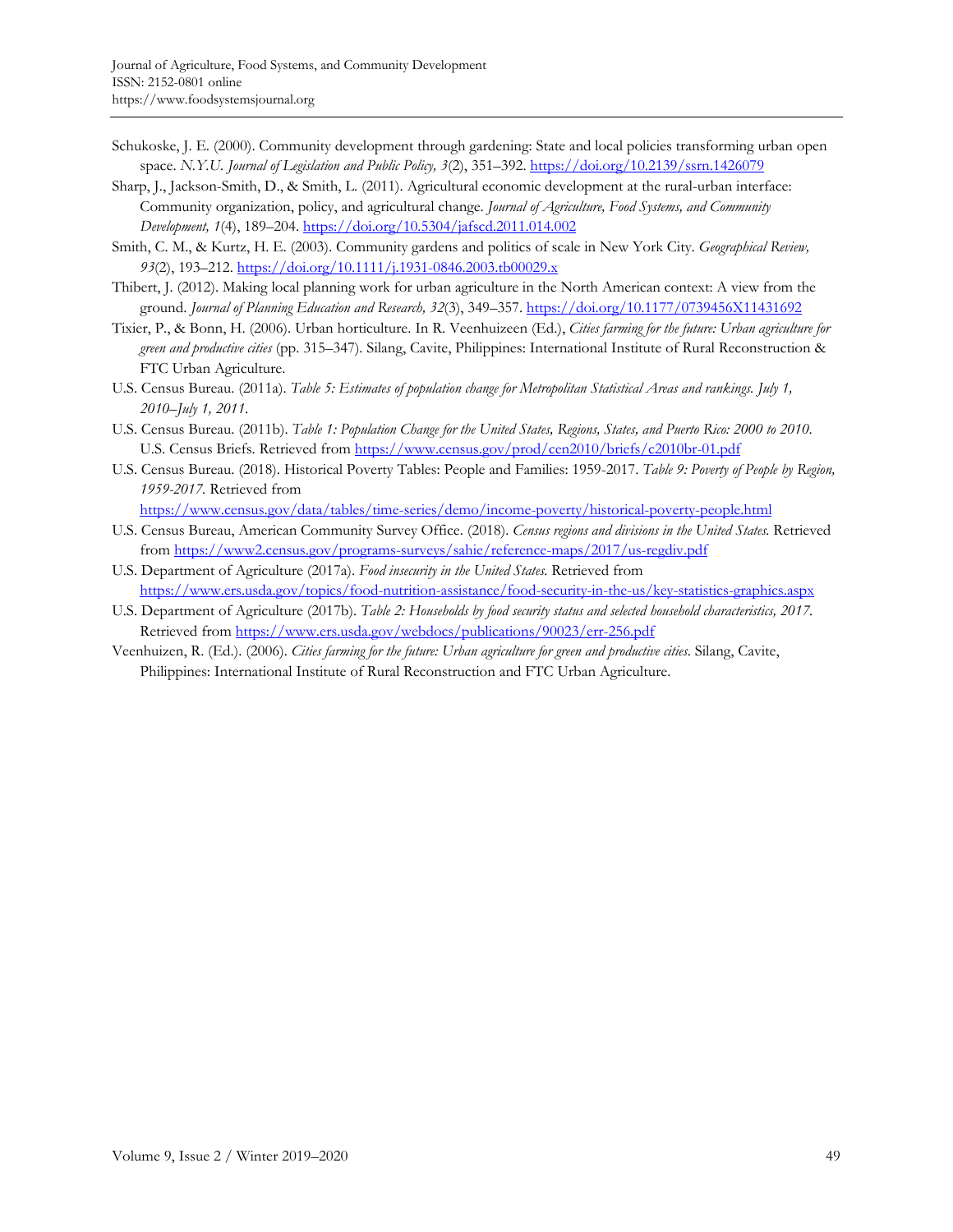### **Appendix 1. Urban Agriculture Survey – Selected Questions**

1. Approximately how many acres of land in your city are dedicated to urban agriculture?

No. of Acres: \_\_\_\_\_\_\_\_\_\_\_\_\_\_\_\_\_\_\_\_

2. Which of the following designate areas for urban agriculture use in your city?

A) Comprehensive Plan Yes No

- B) Neighborhood Plan Yes \_\_\_\_ No \_\_\_\_
- C) Land Use Policy Map Yes \_\_\_\_ No \_\_\_
- D) Open Space Plan Yes \_\_\_\_ No \_\_\_\_
- E) Other (Please Specify):\_\_\_\_\_\_\_\_\_
- 3. How long has urban agriculture been implemented within your city?

No. of Years: \_\_\_\_\_\_\_\_\_\_\_\_\_\_\_\_

- 4. Out of the series below, please circle the method which your city uses to regulate urban agriculture (circle all that apply):
	- A) Urban Agriculture Ordinance.
	- B) Zoning Ordinance.
	- C) Parks and Recreation Regulations.
	- D) Other (Please Specify): \_\_\_\_\_\_\_\_\_\_\_\_\_\_\_\_\_\_\_\_\_\_\_\_\_\_\_\_\_\_\_\_\_\_\_\_\_\_\_\_\_\_\_\_\_\_\_\_\_\_\_\_\_\_\_\_\_
	- E) No regulation.
- 5. If known, list below the proportion of urban agricultural land that is under public or private ownership (definition of public ownership includes government and other nonprofit organizations):

Public: \_\_\_\_\_% Private: \_\_\_\_\_%

6. Provide the number of types of urban agriculture projects in your city.

\_\_ Neighborhood Gardens \_\_ Senior Center/Senior Citizen Housing Gardens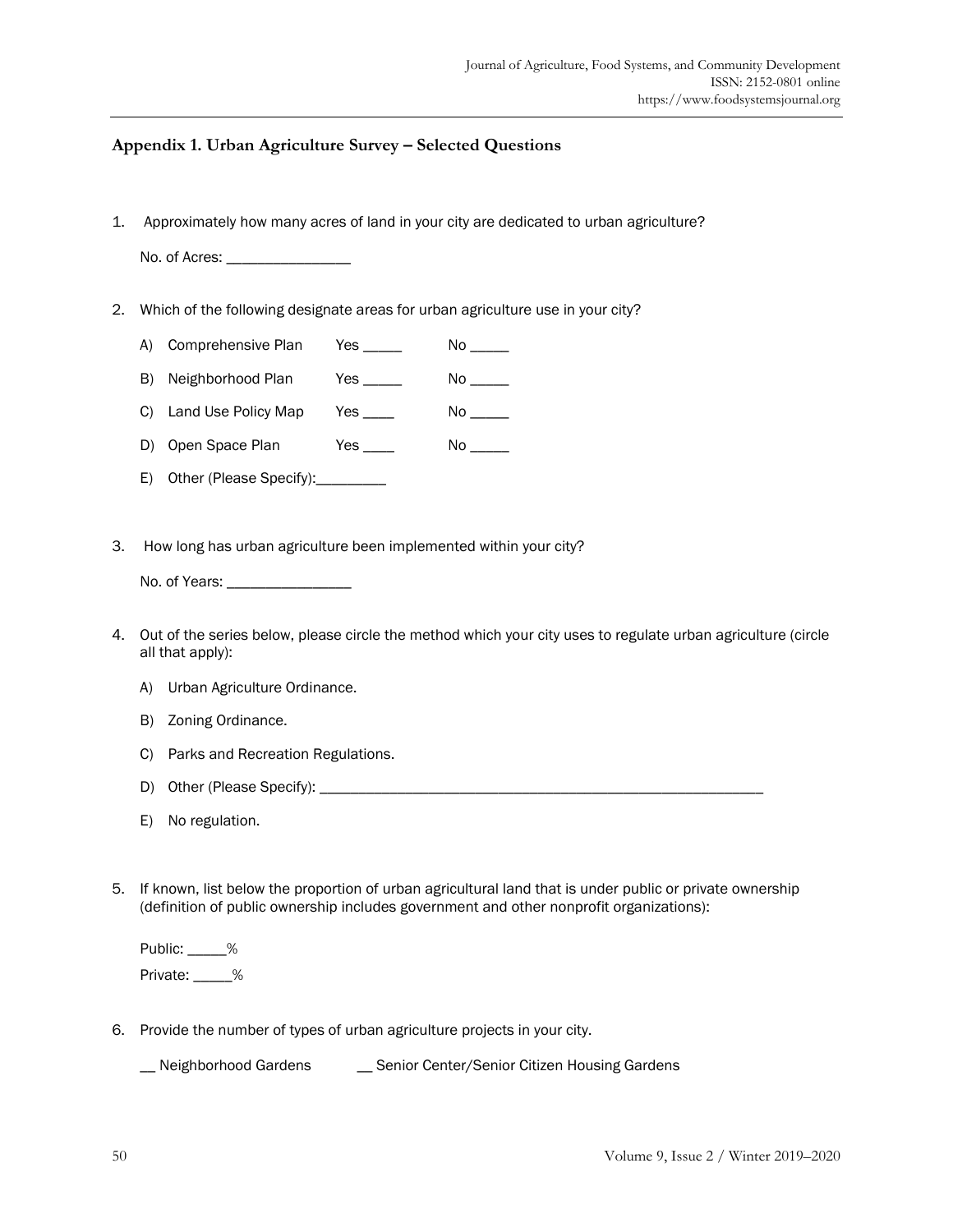|    | <b>Public Housing Gardens</b>    | __ Community Supported Agriculture                                                                     |                   |
|----|----------------------------------|--------------------------------------------------------------------------------------------------------|-------------------|
|    | School Gardens                   | Job Training                                                                                           | Youth Enterprises |
|    | Commercial Farm Sites            | __ Mental Health Centers (shelters, group homes)                                                       |                   |
|    | University Project               | Agricultural Research Demonstration Project                                                            |                   |
|    | __ Other types (Please specify): |                                                                                                        |                   |
|    |                                  |                                                                                                        |                   |
| 7. | ownership?                       | Does your city have policies or programs which preserve urban agriculture use on parcels under private |                   |

Yes: \_\_\_\_\_\_\_ No: \_\_\_\_\_\_\_

If you answered "Yes" please provide a description of the policies or programs below (you may also use the last page of this survey or attach information to elaborate):

8. Does your city have policies or programs which purchase parcels for public urban agriculture use?

Yes: No: No: 2008

- 9. Has urban agriculture use grown or declined in your city over the past 10 years?
	- A) Grown
	- B) Declined

If known, how much has urban agriculture use grown or declined in terms of acres of land or number of projects?

Acres: \_\_\_\_\_\_\_\_\_ Number of Projects: \_\_\_\_\_\_\_

10. If urban agriculture has declined in your city circle the following reasons that apply:

- A) Lack of funding.
- B) Lack of available sites.
- C) Conversion of private land to private residential or nonresidential use.
- D) Conversion of public land for community development purposes (e.g., neighborhood redevelopment, affordable housing).
- E) Conversion of land to park or recreation facilities.
- F) Gentrification
- G) Gardeners' lack of interest.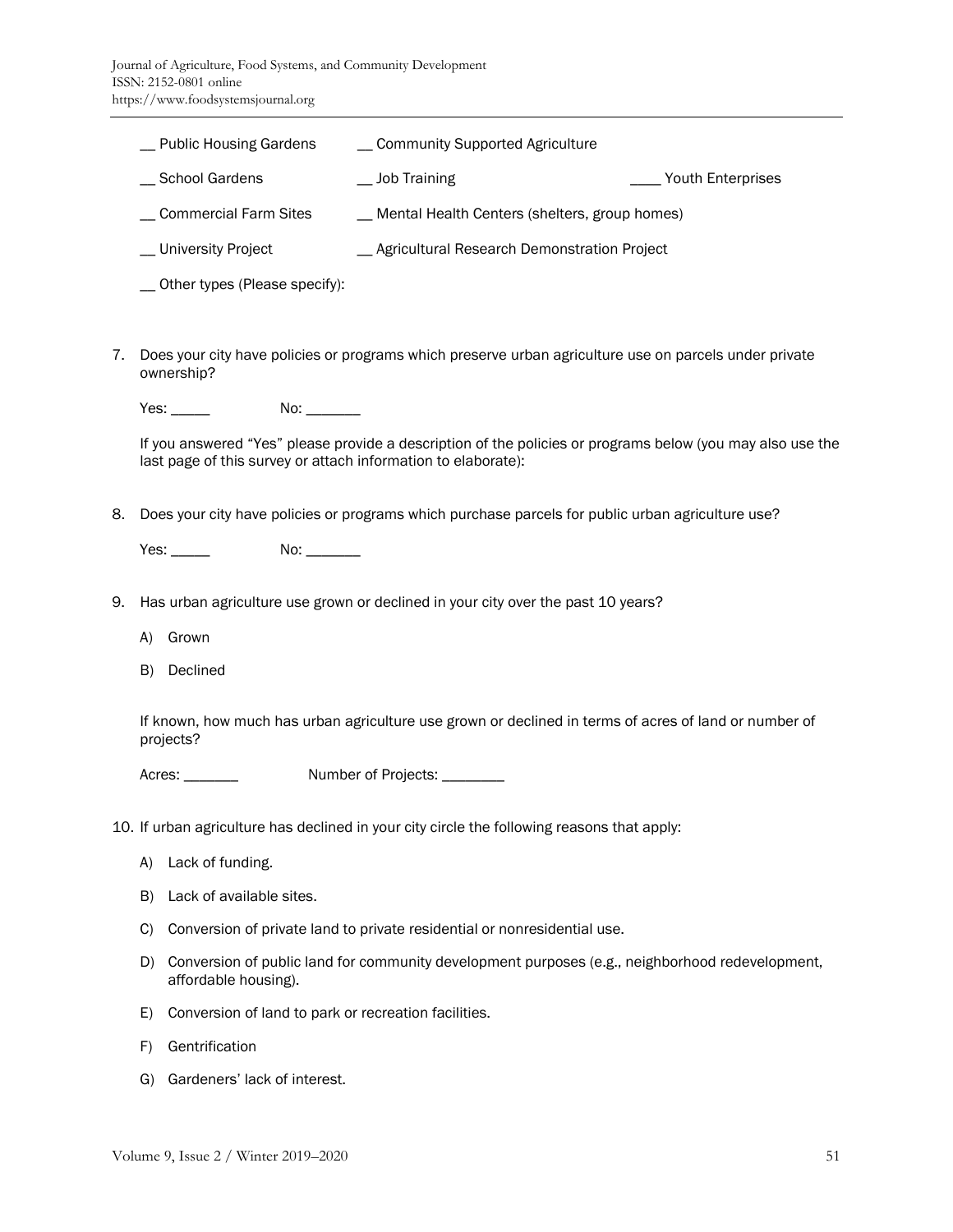- H) Vandalism or theft.
- I) Failure of site to sustain itself economically.
- J) Changing city priorities.
- K) Other (Please specify): \_\_\_\_\_\_\_\_\_\_\_\_\_\_\_\_\_\_\_\_\_\_\_\_\_\_\_\_\_\_\_\_\_\_\_\_\_\_\_\_\_\_\_\_\_\_\_\_\_

11. Does your city coordinate with adjacent jurisdictions in developing urban agriculture areas?

Yes: \_\_\_\_\_\_\_ No: \_\_\_\_\_\_\_

#### Thank you for your response. Please complete the contact information below: